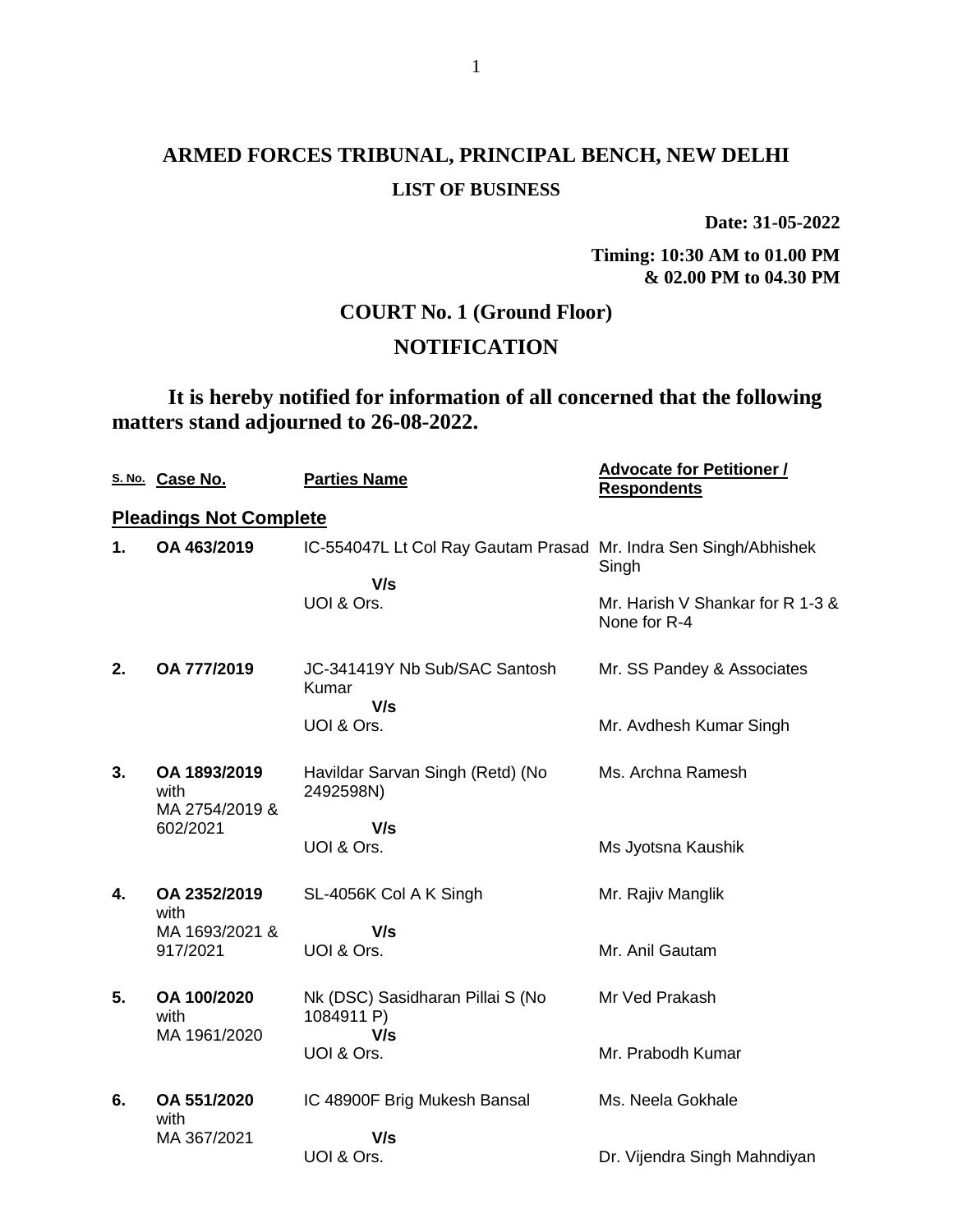**7. OA 569/2020** with MA 682/2021 No. 1577543L Ex Sep /DSC Bhupender Singh  **V/s** UOI & Ors. Mr. US Maurya Mr JS Yadav **8. OA 578/2020** with MA 2061/2020 Gp Capt A Jhaver (No 19566)  **V/s** UOI & Ors. Mr Ajit Kakkar & Associates Dr. Vijendra Singh Mahndiyan **9. OA 886/2020** with MA 250/2021 4273499-Y Ex Sep Sri Bhagwan Ray  **V/s** UOI & Ors. Mr. Virender Singh Kadian Ms. Barkha Babbar **10. OA 1780/2020** with MA 582/2021 Ex LAC Ankur Kumar (956581 L)  **V/s** UOI & Ors. Mr Ajit Kakkar & Associates Dr. Vijendra Singh Mahndiyan **11. OA 1944/2020** Ex Sub Maj M Sreenivasulu Reddy (JC-269303K)  **V/s** UOI & Ors. Mr Ajit Kakkar & Associates Mr. Anil Gautam **12. OA 848/2021** (IC-59927 Y) Col Ashutosh Pratap Singh  **V/s** UOI & Ors. Mr S S Pandey & Associates Mr. Harish V Shankar **13. OA 1115/2021** with MA 1034/2021 (IC-54508 X) Col K Rajesh  **V/s** UOI & Ors. Mr Ankur Chhibber Mr. V Pattabhi Ram **14. OA 1116/2021** with MA 1035/2021 (IC-54469 K) Col Joy Bose  **V/s** UOI & Ors. Mr Ankur Chhibber Mr. Anil Gautam **15. OA 1117/2021** with MA 1036/2021 (IC-54299 L) Col Ravindra Singh Rana Mr Ankur Chhibber  **V/s** UOI & Ors. Mr. Prabodh Kumar **16. OA 1122/2021** with MA 1039/2021 (IC-54564 W) Lt Col Akash Sharma  **V/s** UOI & Ors. Mr Ankur Chhibber Mr. K K Tyagi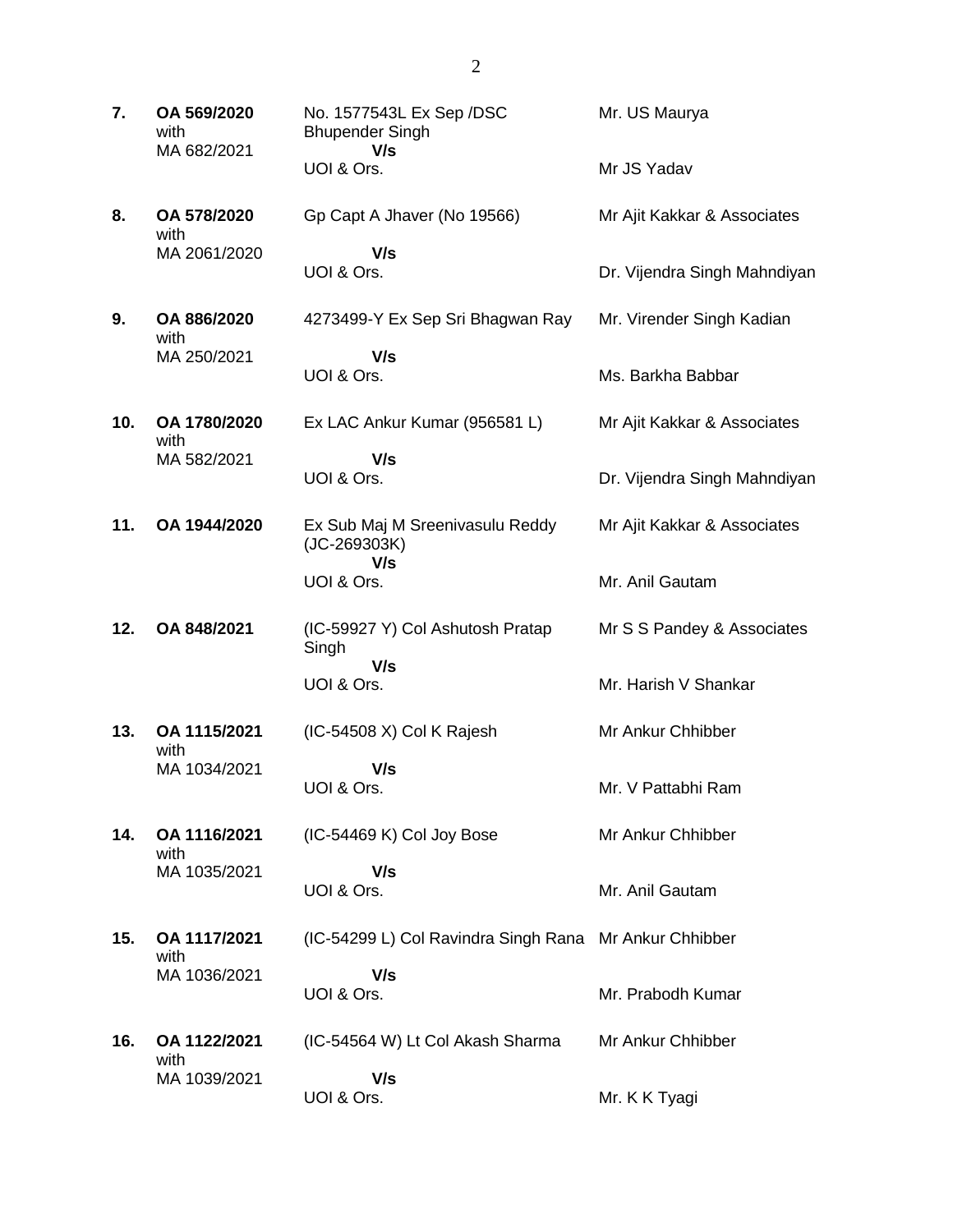**17. OA 1124/2021** with MA 1040/2021 (IC-54472 K) Lt Col Navdeep Sandhu Mr Ankur Chhibber  **V/s** UOI & Ors. Mr. K K Tyagi **18. OA 1127/2021** with MA 1041/2021 & 2979/2021 Gp Capt M S Harish ( 24129K)  **V/s** UOI & Ors. Mr Ajit Kakkar & Associates Dr. Vijendra Singh Mahndiyan **19. OA 1133/2021** with MA 1044/2021 Wg Cdr MR Dinesh (Retd) (No 24131 G)  **V/s** UOI & Ors. Mr Ajit Kakkar & Associates Gp Capt Karan Singh Bhati, Sr CGSC **20. OA 1138/2021** with MA 1050/2021 (IC-54306 W) Col Pradeep Singh  **V/s** UOI & Ors. Mr Ankur Chhibber Mr Ashok Chaitanya **21. OA 1154/2021** with MA 1059/2021 Lt Col Hariom Singh Dahiya (IC-54451N)  **V/s** UOI & Ors. Mr Ankur Chhibber Mr Avdhesh Kumar Singh **22. OA 1165/2021** Col Girdhari Lal Sharma (IC 53507 H)  **V/s** UOI & Ors. Mr SS Pandey & Associates Mr. Arvind Patel **23. OA 1166/2021** (IC-56811 X) Lt Col P S Chandra Shekar (Retd)  **V/s** UOI & Ors. Mr S S Pandey & Associates Mr. Prabodh Kumar **24. OA 1167/2021** Lt Col Shantanu Rastogi (IC 59513 M)  **V/s** UOI & Ors. Mr SS Pandey & Associates Mr Shyam Narayan **25. OA 1168/2021** (IC-56867 K) Lt Col Sarsar Mukund Madhavrao  **V/s** UOI & Ors. Mr S S Pandey & Associates Ms. Barkha Babbar **26. OA 1170/2021** with MA 1064/2021 & 2983/2021 Gp Capt Mukhvinder Pal Singh Virk (24130-B)  **V/s** Mr Ajit Kakkar & Associates

Dr. Vijendra Singh Mahndiyan

UOI & Ors.

3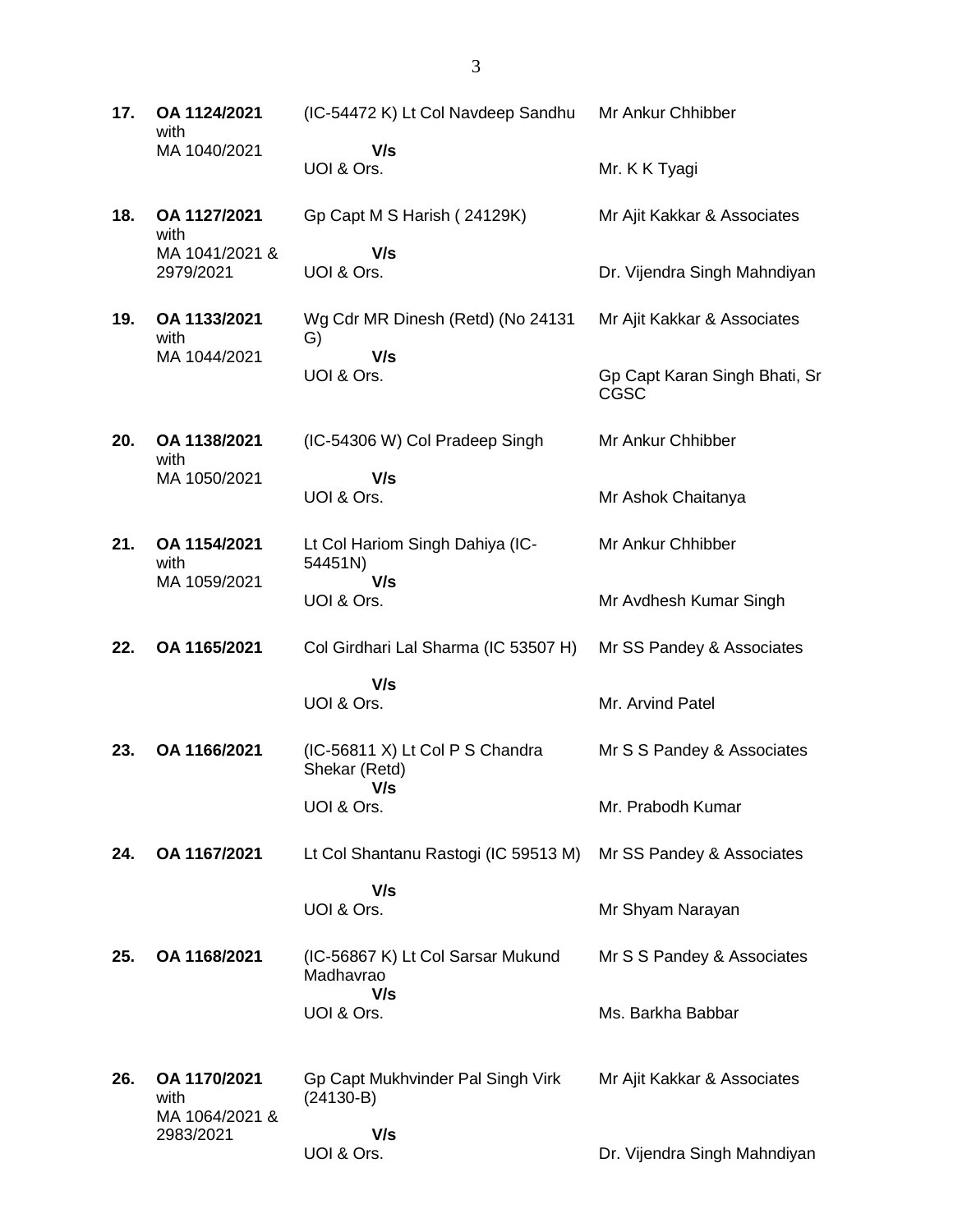| 27. | OA 1171/2021<br>with<br>MA 1065/2021 | Gp Capt Nongthombam Lokendro<br>Singh (Retd) (22714-L)<br>V/s              | Mr Ajit Kakkar & Associates  |
|-----|--------------------------------------|----------------------------------------------------------------------------|------------------------------|
|     |                                      | UOI & Ors.                                                                 | None                         |
| 28. | OA 1172/2021                         | (IC 54316 A) Col Mahashabde<br>Prabhakar Hari<br>V/s                       | Mr Ankur Chhibber            |
|     |                                      | UOI & Ors.                                                                 | Mr. Rajeev Kumar             |
| 29. | OA 1173/2021<br>with<br>MA 1066/2021 | (IC-54457 P) Col Padmasambhava<br>Acharya<br>V/s                           | Mr Ankur Chhibber            |
|     |                                      | UOI & Ors.                                                                 | Mr. Arvind Patel             |
| 30. | OA 1175/2021<br>with                 | (IC-54394 X) Lt Col Kumar Rajneesh                                         | Mr Ankur Chhibber            |
|     | MA 1068/2021                         | V/s<br>UOI & Ors.                                                          | Dr. Niranjana Dass           |
| 31. | OA 1176/2021<br>with                 | Lt Col Jagannath Jha (IC-54487)                                            | Mr Ankur Chhibber            |
|     | MA 1069/2021                         | V/s<br>UOI & Ors.                                                          | Mr. D K Sabat                |
| 32. | OA 1177/2021<br>with                 | Gp Capt Hitender Singh (24132 K)                                           | Mr Ajit Kakkar & Associates  |
|     | MA 1070/2021 &<br>2980/2021          | V/s<br>UOI & Ors.                                                          | Dr. Vijendra Singh Mahndiyan |
| 33. | OA 1183/2021<br>with                 | Col NV Nanjundeshwara (IC 54452 W)                                         | Mr Ankur Chhibber            |
|     | MA 1072/2021                         | V/s<br>UOI & Ors.                                                          | Mr. Arvind Patel             |
| 34. | OA 1188/2021                         | (IC-55914 K) Lt Col KVN Parameshwar Mr S S Pandey & Mr S Krishna<br>(Retd) | Murthy                       |
|     |                                      | V/s<br>UOI & Ors.                                                          | Ms. Suman Chauhan            |
| 35. | OA 1198/2021<br>with                 | (IC 54526 A) Col Alok Gupta                                                | Mr Ankur Chhibber            |
|     | MA 1081/2021                         | V/s<br>UOI & Ors.                                                          | Mr. Waize Ali Noor           |
| 36. | OA 1200/2021<br>with                 | Col Rohit Gulati (IC-54328)                                                | Mr Ankur Chhibber            |
|     | MA 1082/2021                         | V/s<br>UOI & Ors.                                                          | Mr. Rajesh Kumar Das         |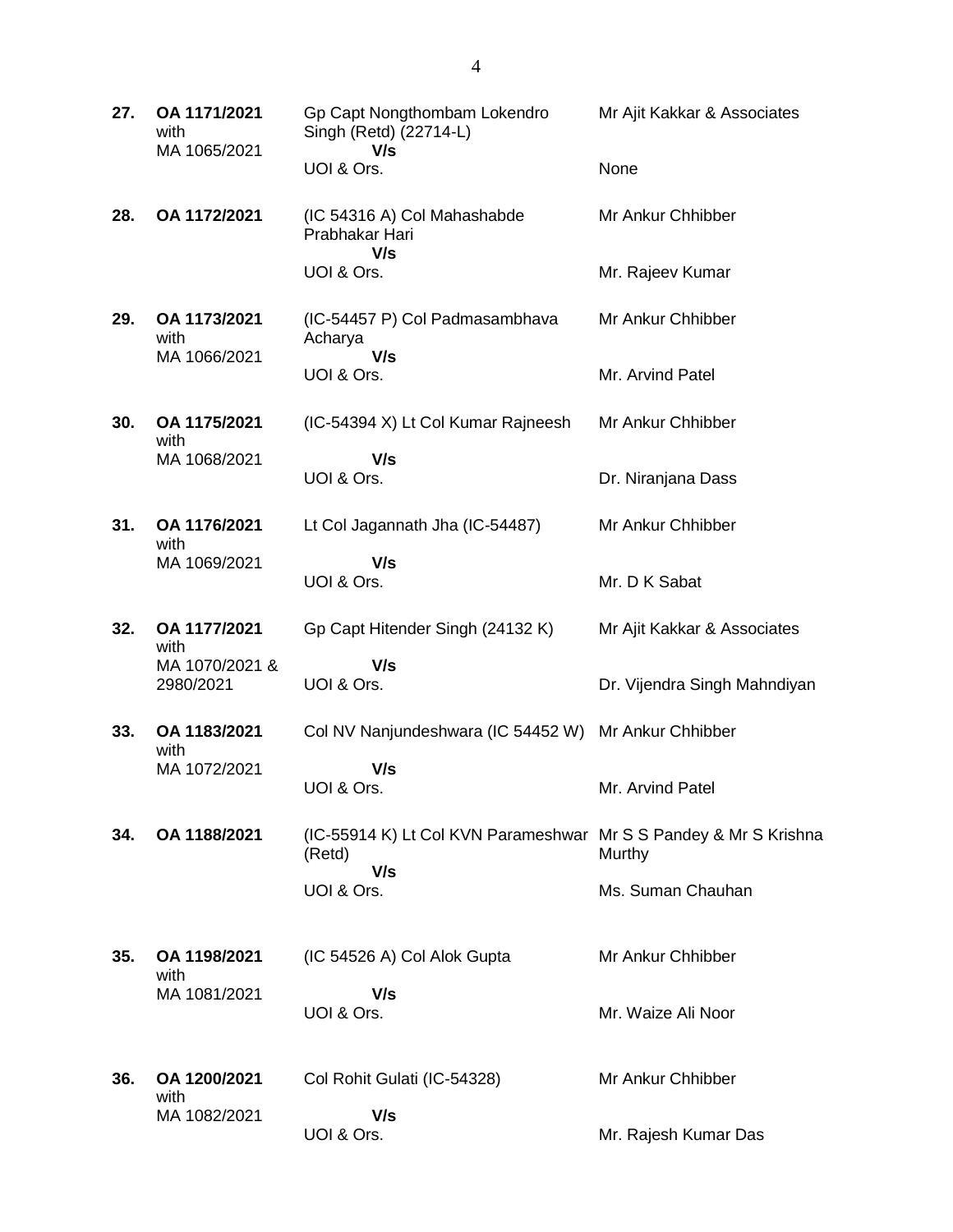| 37. | OA 1204/2021<br>with<br>MA 1088/2021 | IC 54323 W Col Visakhaaditya Remani Mr Ankur Chhibber<br>(Retd)<br>V/s |                                        |
|-----|--------------------------------------|------------------------------------------------------------------------|----------------------------------------|
|     |                                      | UOI & Ors.                                                             | Mr. S D Windlesh                       |
| 38. | OA 1235/2021<br>with<br>MA 1104/2021 | (IC-54401 H) Lt Col Dommu<br>Karamchand                                | Mr Ankur Chhibber                      |
|     |                                      | V/s<br>UOI & Ors.                                                      | Mr. Y P Singh                          |
| 39. | OA 1254/2021                         | Hav (PA) Tribhuwan Singh (15476534-<br>Y)<br>V/s                       | Mr Indra Sen Singh/Kirtika<br>Chhatwal |
|     |                                      | UOI & Ors.                                                             | Mr. S D Windlesh                       |
| 40. | OA 1262/2021<br>with<br>MA 1117/2021 | HFO Jeet Singh Verma (Retd) (No<br>653195 G)<br>V/s                    | Mr Manoj Kr Gupta                      |
|     |                                      | UOI & Ors.                                                             | Mr. Arvind Patel                       |
| 41. | OA 1263/2021<br>with                 | (IC-54473 M) Col Manpreet Klair                                        | Mr Ankur Chhibber                      |
|     | MA 1118/2021                         | V/s<br>UOI & Ors.                                                      | Ms. Suman Chauhan                      |
| 42. | OA 1269/2021                         | Sep Amit Kumar (No 3206705 P)                                          | Mr Janak Raj Rana                      |
|     |                                      | V/s<br>UOI & Ors.                                                      | Mr Arvind Patel                        |
| 43. | OA 1270/2021                         | Col Kunwar Vijay Pratap (IC 53884Y)                                    | Mr S S Pandey & Associates             |
|     |                                      | V/s<br>UOI & Ors.                                                      | Mr. Neeraj, Sr CGSC                    |
| 44. | OA 1271/2021<br>with                 | (IC-54346 X) Col Kirpal Singh Gill                                     | Mr Ankur Chhibber                      |
|     | MA 1123/2021                         | V/s<br>UOI & Ors.                                                      | Mr. K K Tyagi                          |
| 45. | OA 1274/2021<br>with                 | Col Neeraj Khurana (retd) (IC 54501N) Mr Ankur Chhibber                |                                        |
|     | MA 1126/2021                         | V/s<br>UOI & Ors.                                                      | Mr. V Pattabhi Ram                     |
| 46. | OA 1282/2021<br>with                 | Col Ravi Varma (IC 54449 W)                                            | Mr Ankur Chhibber                      |
|     | MA 1130/2021                         | V/s<br>UOI & Ors.                                                      | Ms. Suman Chauhan                      |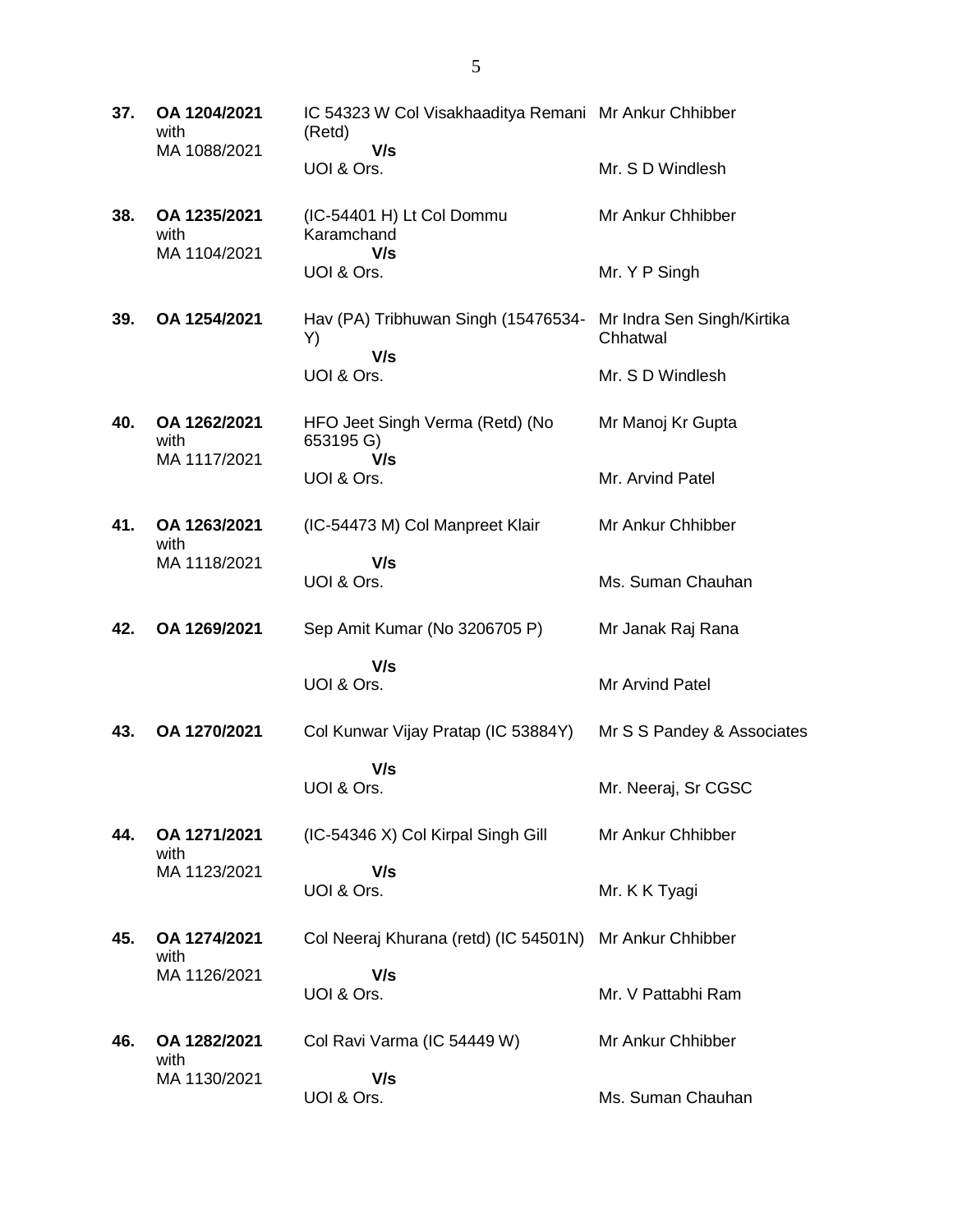| 47.         | OA 1297/2021<br>with      | Lt Col Sumit Ranjan (IC 55216 F)                                  | Mr SS Pandey & Associates                                                    |
|-------------|---------------------------|-------------------------------------------------------------------|------------------------------------------------------------------------------|
|             | MA 2449/2021              | V/s<br>UOI & Ors.                                                 | Mr. Y P Singh                                                                |
| 48.         | OA 1767/2021              | Nk Sarup Singh (Retd) (No 4464470 Y) Mr US Maurya                 |                                                                              |
|             |                           | V/s<br>UOI & Ors.                                                 | Mr. Shyam Narayan                                                            |
| 49.         | OA 2683/2021              | (05882 T) Lt Cdr Abhijeet Pathare<br>(Retd)<br>V/s                | Ms Pallavi Awasthi                                                           |
|             |                           | UOI & Ors.                                                        | Mr. Neeraj, Sr CGSG                                                          |
| 50.         | OA 2688/2021              | Lt Cdr Jaideep Deb (Retd) (06334-W)                               | Ms Pallavi Awasthi                                                           |
|             |                           | V/s<br>UOI & Ors.                                                 | Mr Avdhesh Kumar Singh                                                       |
| 51.         | OA 2689/2021              | Lt Cdr Prabhjot Kaur (Retd) (05889-H)                             | Ms Pallavi Awasthi                                                           |
|             |                           | V/s<br>UOI & Ors.                                                 | Mr. Harish V Shankar                                                         |
| 52.         | OA 2690/2021              | Lt Cdr Sandeep Singh Beant Singh<br>Saini (Retd) (52387 K)<br>V/s | Ms Pallavi Awasthi                                                           |
|             |                           | UOI & Ors.                                                        | Mr. Satya Ranjan Swain                                                       |
| 53.         | OA 2741/2021<br>with      | Col Amarjeet Singh (IC-49267 Y)                                   | Mr Ajit Kakkar & Associates                                                  |
|             | MA 2923/2021              | V/s<br>UOI & Ors.                                                 | Mr Avdhesh Kumar Singh                                                       |
|             | <b>Pleadings Complete</b> |                                                                   |                                                                              |
| 54.         | OA 640/2016               | <b>Brig Sunil Vaze</b><br>V/s                                     | Mr. Rajiv Manglik                                                            |
|             |                           | UOI & Ors.                                                        | Dr Vijendra Singh Mahndiyan for<br>R 1-3, Mr Harish V Shankar for<br>$R - 4$ |
| 55.         | OA 1578/2016              | Lt Col Ram Karan Yadava                                           | Mr. Ankur Chhibber & V S<br>Kadian                                           |
|             |                           | V/s<br>UOI & Ors.                                                 | Mr VS Tomar                                                                  |
| <b>WITH</b> |                           |                                                                   |                                                                              |
| 56.         | OA 1705/2016              | Lt Col Birendra Kumar Singh                                       | Mr. V S Kadian                                                               |
|             |                           | V/s<br>UOI & Ors.                                                 | Ms Barkha Babbar                                                             |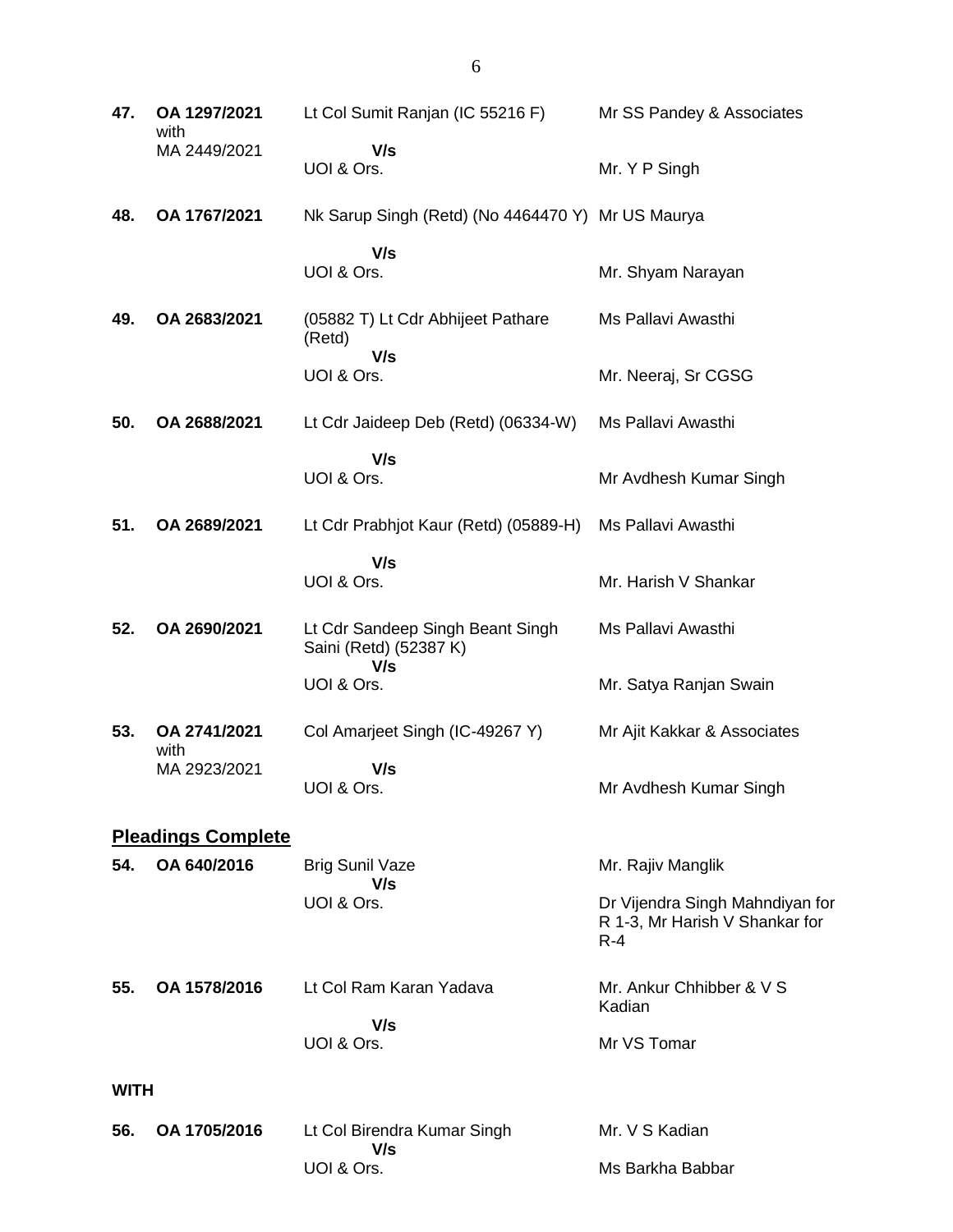| 57. | OA 1524/2018                       | Rfn Mohammad Saddam (No<br>16024046-K)                   | Mr SS Pandey & Associates                     |
|-----|------------------------------------|----------------------------------------------------------|-----------------------------------------------|
|     |                                    | V/s<br>UOI & Ors.                                        | Dr. Vijendra Singh Mahndiyan                  |
| 58. | OA 738/2019                        | Ex MECH 3 Manish Kumar (No 179130 Mr Praveen Kumar<br>R) |                                               |
|     |                                    | V/s<br>UOI & Ors.                                        | Mr Satya Ranjan Swain                         |
| 59. | OA 1342/2019                       | Lt Col Philomina CJ (Retd) (NR 18793<br>W)<br>V/s        | Mr Ankur Chhibber                             |
|     |                                    | UOI & Ors.                                               | Dr Vijendra Singh Mahndiyan                   |
| 60. | OA 1611/2019                       | Sep/DSC Ramji Yadava (No 13966482 Mr US Maurya<br>W)     |                                               |
|     |                                    | V/s<br>UOI & Ors.                                        | Ms. Jyotsna Kaushik                           |
| 61. | OA 1825/2019                       | Ex Cpl Harish (Admn Asst) (GD) (No<br>918757)            | Mr Ajit Kakkar & Associates                   |
|     |                                    | V/s<br>UOI & Ors.                                        | Gp Capt Karan Singh Bhati, Sr.<br><b>CGSC</b> |
| 62. | OA 2017/2019                       | Ex Sub Hariom Sharma (JC-669590A)                        | Mr Ajit Kakkar                                |
|     |                                    | V/s<br>UOI & Ors.                                        | Ms. Barkha Babbar                             |
| 63. | OA 2025/2019                       | No. 5450325-M Sep/DSC Gopal<br><b>Bahadur Thapa</b>      | Mr. U S Maurya                                |
|     |                                    | V/s<br>UOI & Ors.                                        | Ms. Barkha Babbar                             |
| 64. | OA 2363/2019                       | No 14607921W Sep Yadav Radhey<br>Shyam Shree Ram         | Mr Virender Singh Kadian                      |
|     |                                    | V/s<br>UOI & Ors.                                        | Mr Avdhesh Kumar Singh                        |
| 65. | OA 207/2020                        |                                                          |                                               |
|     |                                    | Ex Sep/DSC Jagpal Singh (No<br>13697658 Y)<br>V/s        | Mr US Maurya                                  |
|     |                                    | UOI & Ors.                                               | Mr Shyam Narayan                              |
| 66. | OA 775/2020<br>with<br>MA 899/2020 | Ex Sep/Amb Asst AK Mathur<br>(13993155P)                 | Ms. Archana Ramesh                            |
|     |                                    | V/s<br>UOI & Ors.                                        | Ms. Barkha Babbar                             |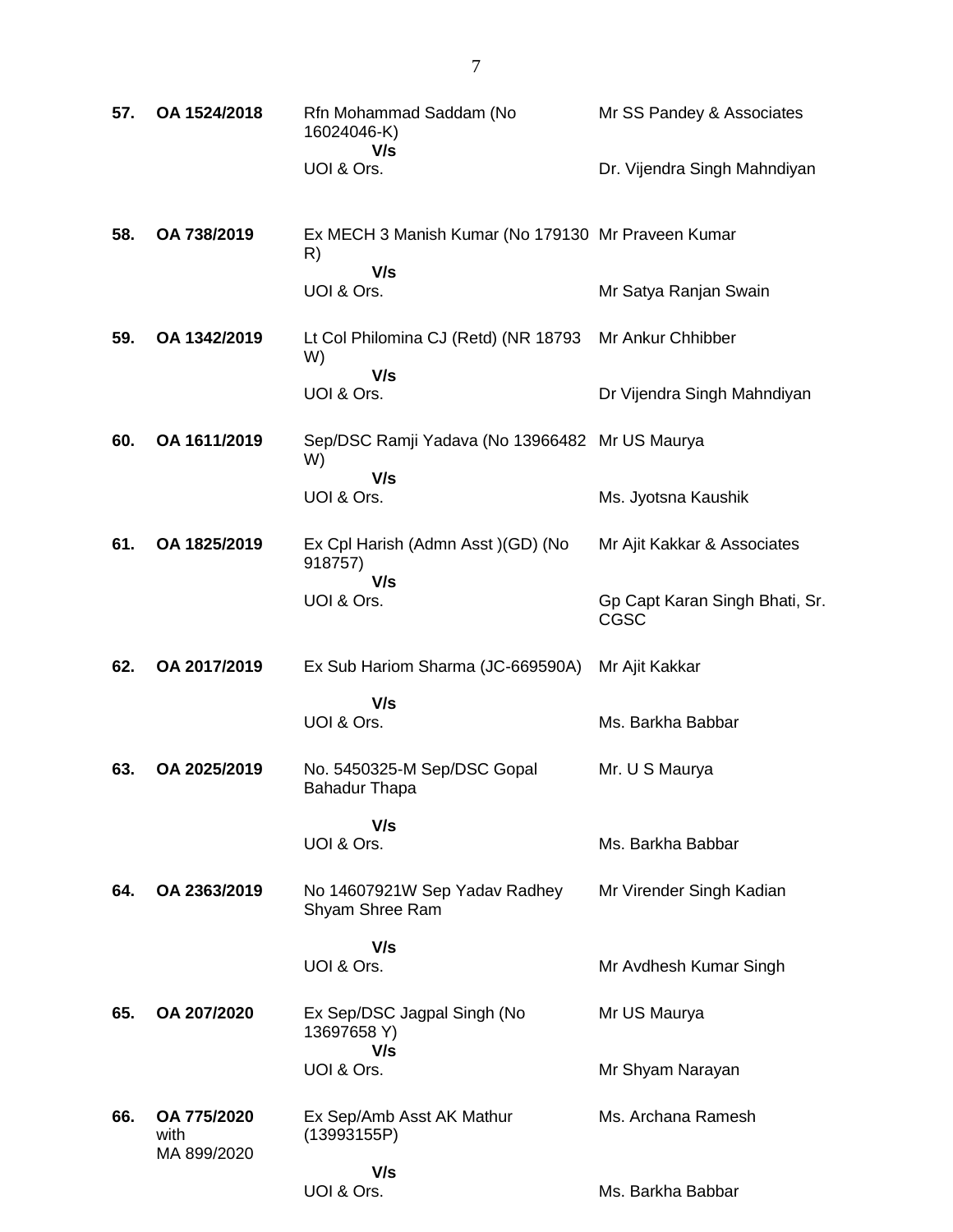| 67.         | OA 792/2020                            | Air Vice Marshal Shirish Puntambekar<br>(Retd) (17286-R)<br>V/s   | Mr. AK Aggarwal                                                      |
|-------------|----------------------------------------|-------------------------------------------------------------------|----------------------------------------------------------------------|
|             |                                        | UOI & Ors.                                                        | Gp Capt Karan Singh Bhati, Sr<br>CGSC for R 1-2 and None for R-<br>3 |
| 68.         | OA 2017/2020<br>with<br>MA 2331/2020   | Ex Sub Sachindra Sasmal (JC 760609 Mr Virender Singh Kadian<br>N) |                                                                      |
|             |                                        | V/s<br>UOI & Ors.                                                 | Mr Shyam Narayan                                                     |
| <b>WITH</b> |                                        |                                                                   |                                                                      |
| 69.         | OA 1978/2020<br>with<br>MA 2287/2020 & | JC-761257N Ex Sub Bijender Singh & Mr. R K Tripathi<br>Ors.       |                                                                      |
|             | MA 2033/2021                           | V/s                                                               |                                                                      |
|             |                                        | UOI & Ors.                                                        | Ms. Jyotsna Kaushik                                                  |
| 70.         | OA 1828/2021                           | Nk Deepu Paul (14674203-M)                                        | Mr Arvind Patel & Associates                                         |
|             |                                        | V/s                                                               |                                                                      |
|             |                                        | UOI & Ors.                                                        | Mr. V S Tomar                                                        |
|             | <b>FOR FINAL HEARING</b>               |                                                                   |                                                                      |
| 71.         | OA 1500/2019                           | Wg Cdr Punita Aswal (No 29160 F)                                  | Mr Nikhil Palli and Pranav<br>Chadha                                 |
|             |                                        | V/s<br>UOI & Ors.                                                 | Mr Neeraj, CGSC                                                      |
|             |                                        |                                                                   |                                                                      |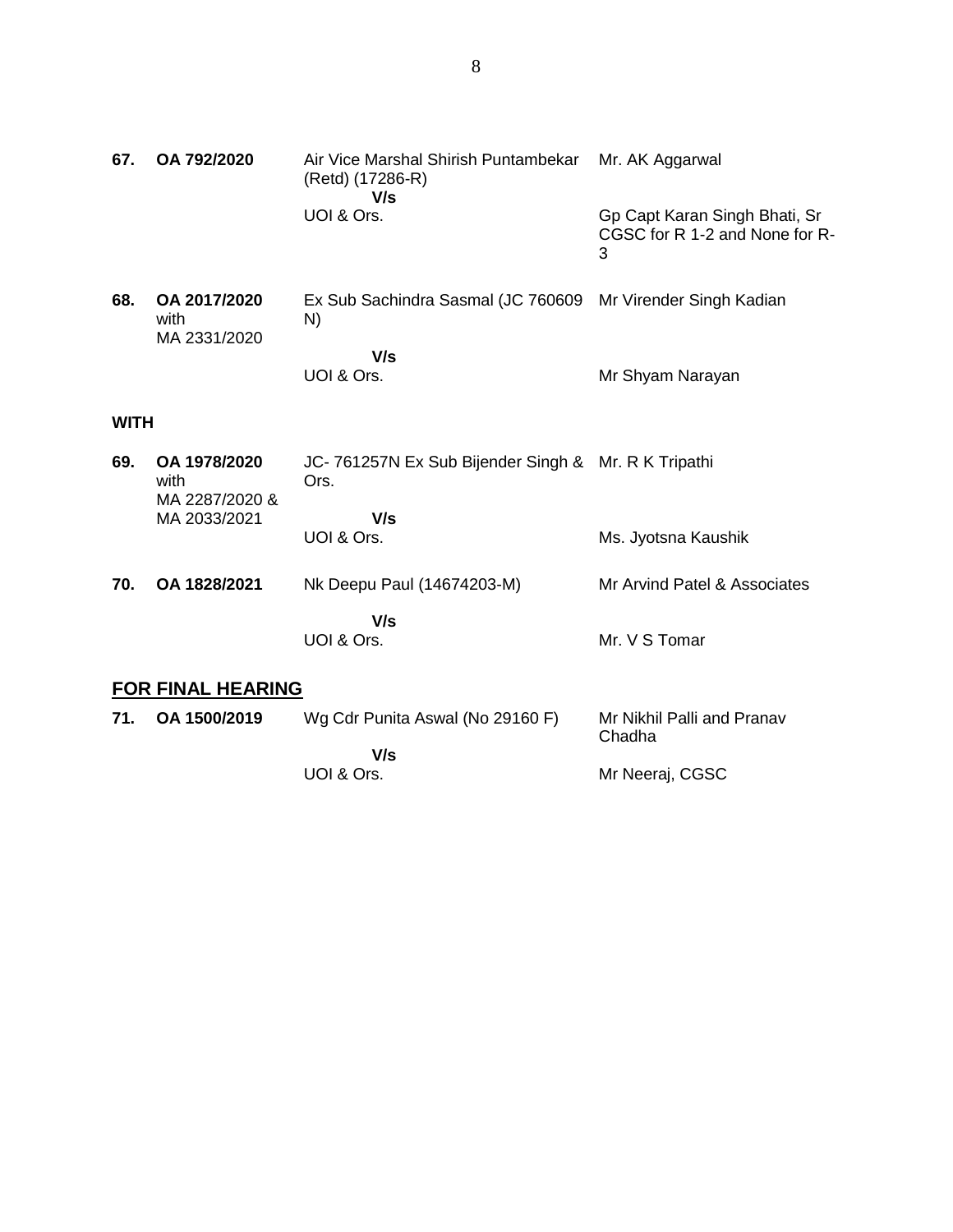**Date: 31-05-2022**

#### **Timing: 10:30 AM to 01.00 PM & 02.00 PM to 04.30 PM**

## **COURT No. 2 (Ground Floor)**

#### **THIS BENCH WILL NOT ASSEMBLE TODAY**

#### **CORAM:**

#### **HON'BLE MS. JUSTICE SUNITA GUPTA HON'BLE LT. GEN. BOBBY CHERIAN MATHEWS**

|            | S. No. Case No.                     | <b>Parties Name</b>                           | <b>Advocate for Petitioner /</b><br><b>Respondents</b> |
|------------|-------------------------------------|-----------------------------------------------|--------------------------------------------------------|
|            | <b>MA (EXECUTION)</b>               |                                               |                                                        |
| 1.         | MA 2896/2019<br>in.                 | No 1046457 Ex Swr Ram Kumar                   | Mr Virender Singh Kadian                               |
|            | OA 1060/2016                        | V/s<br>UOI & Ors                              | Mr Shyam Narayan                                       |
| 2.         | MA 1460/2022<br>in.                 | CPO (TAC) Regi Philip (Retd) (No<br>142460 Z) | Mr Manoj Kumar Gupta                                   |
|            | OA 2011/2021                        | V/s<br>UOI & Ors                              | Mr K K Tyagi                                           |
| <u>RAs</u> |                                     |                                               |                                                        |
| 3.         | RA 31/2019<br>with                  | Ex MR Anshul Poonia (No 404871 N)             | Mr SS Pandey & Associates                              |
|            | MA 1790/2019<br>in.<br>OA 1640/2016 | V/s<br>UOI & Ors                              | Mr. Satya Ranjan Swain                                 |
| 4.         | RA 32/2019<br>with<br>MA 1791/2019  | Ex MR Shewtank Choudhary (No<br>404881K)      | Mr SS Pandey & Associates                              |
|            | in<br>OA 1618/2016                  | V/s<br>UOI & Ors                              | Mr. Avdhesh Kumar Singh                                |
| 5.         | RA 33/2019<br>with                  | Ex MR Sibbu (No 404841 W)                     | Mr SS Pandey & Associates                              |
|            | MA 1792/2019<br>in<br>OA 1641/2016  | V/s<br>UOI & Ors                              | Mr. V Pattabhiram                                      |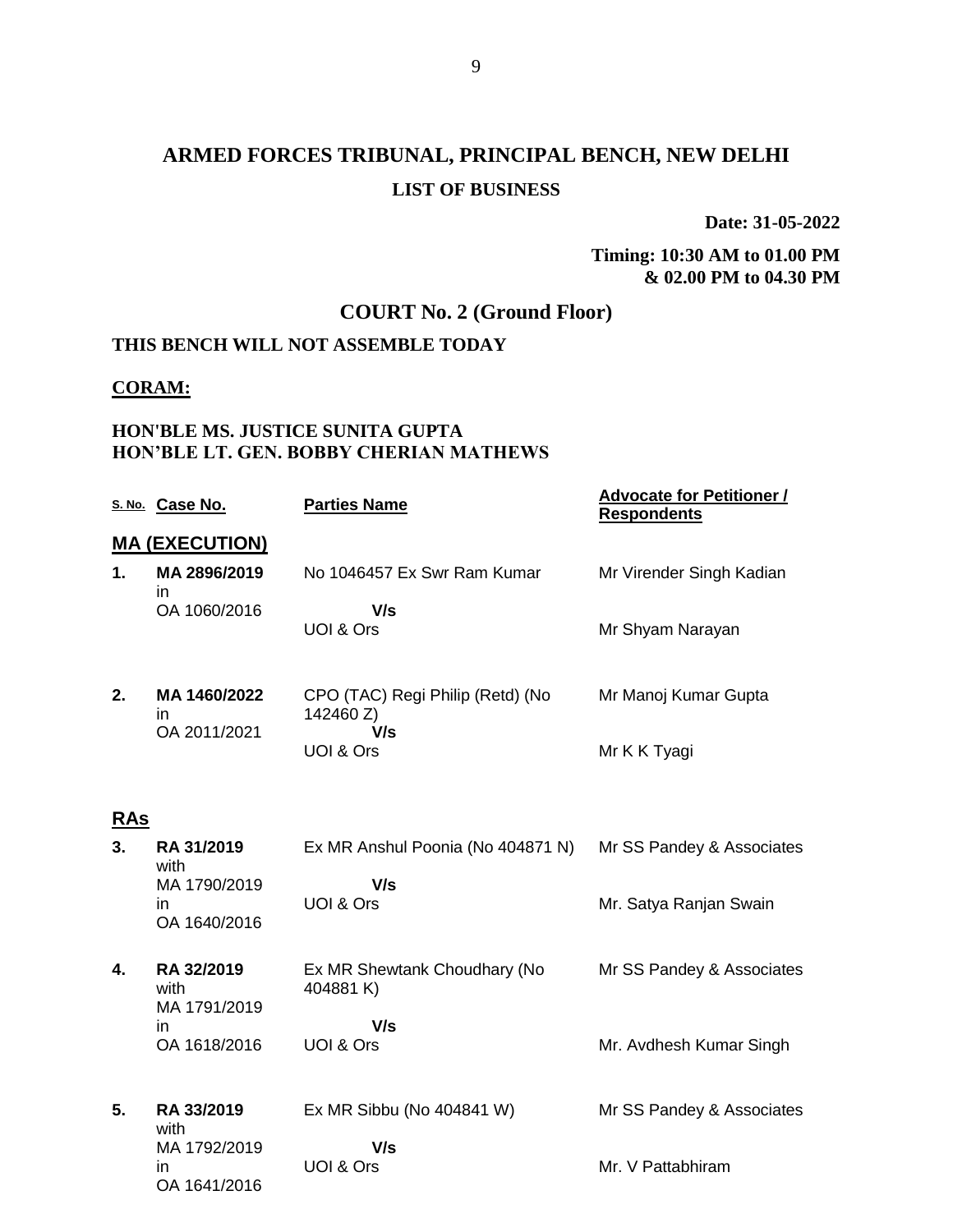| 6.  | RA 34/2019<br>with<br>MA 1793/2019  | Ex MR Vivek Kumar Solanki (No<br>404713 B)                  | Mr SS Pandey & Associates              |
|-----|-------------------------------------|-------------------------------------------------------------|----------------------------------------|
|     | in.                                 | V/s                                                         |                                        |
|     | OA 1642/2016                        | UOI & Ors                                                   | None                                   |
| 7.  | RA 35/2019<br>with<br>MA 1794/2019  | Ex MR Karan Chaudhary (No 404799<br>Z)                      | Mr SS Pandey & Associates              |
|     | in<br>OA 587/2017                   | V/s<br>UOI & Ors                                            | Dr. Vijendra Singh Mahndiyan           |
| 8.  | RA 36/2019                          | MR (K) Lavakush Sharma (No 404819 Mr SS Pandey & Associates |                                        |
|     | with<br>MA 1795/2019                | W)                                                          |                                        |
|     | in<br>OA 1247/2017                  | V/s<br>UOI & Ors                                            | Mr. V Pattabhi Ram                     |
| 9.  | RA 37/2019<br>with                  | MR (CK) Nitish Kumar                                        | Mr SS Pandey & Associates              |
|     | MA 1796/2019<br>in.<br>OA 1524/2016 | V/s<br>UOI & Ors                                            | Mr. Satya Ranjan Swain                 |
| 10. | RA 38/2019<br>with                  | MR (CK) Krishna (No 404800 A)                               | Mr SS Pandey & Associates              |
|     | MA 1797/2019<br>in.<br>OA 6/2017    | V/s<br>UOI & Ors                                            | Ms Barkha Babbar                       |
| 11. | RA 39/2019<br>with                  | Ex MR (CK) Vinod                                            | Mr SS Pandey & Associates              |
|     | MA 1798/2019<br>ın<br>OA 7/2017     | V/s<br>UOI & Ors                                            | Ms Barkha Babbar                       |
| 12. | RA 40/2019<br>with                  | MR Deepu Kumar (No 404815 K)                                | Mr SS Pandey & Associates              |
|     | MA 1799/2019<br>ın<br>OA 812/2017   | V/s<br>UOI & Ors                                            | Mr. Harish V Shankar                   |
| 13. | RA 41/2019<br>with                  | MR Virender Singh (No 404881 K)                             | Mr SS Pandey & Associates              |
|     | MA 1800/2019<br>ın<br>OA 820/2017   | V/s<br>UOI & Ors                                            | Gp Capt Karan Singh Bhati, Sr.<br>CGSC |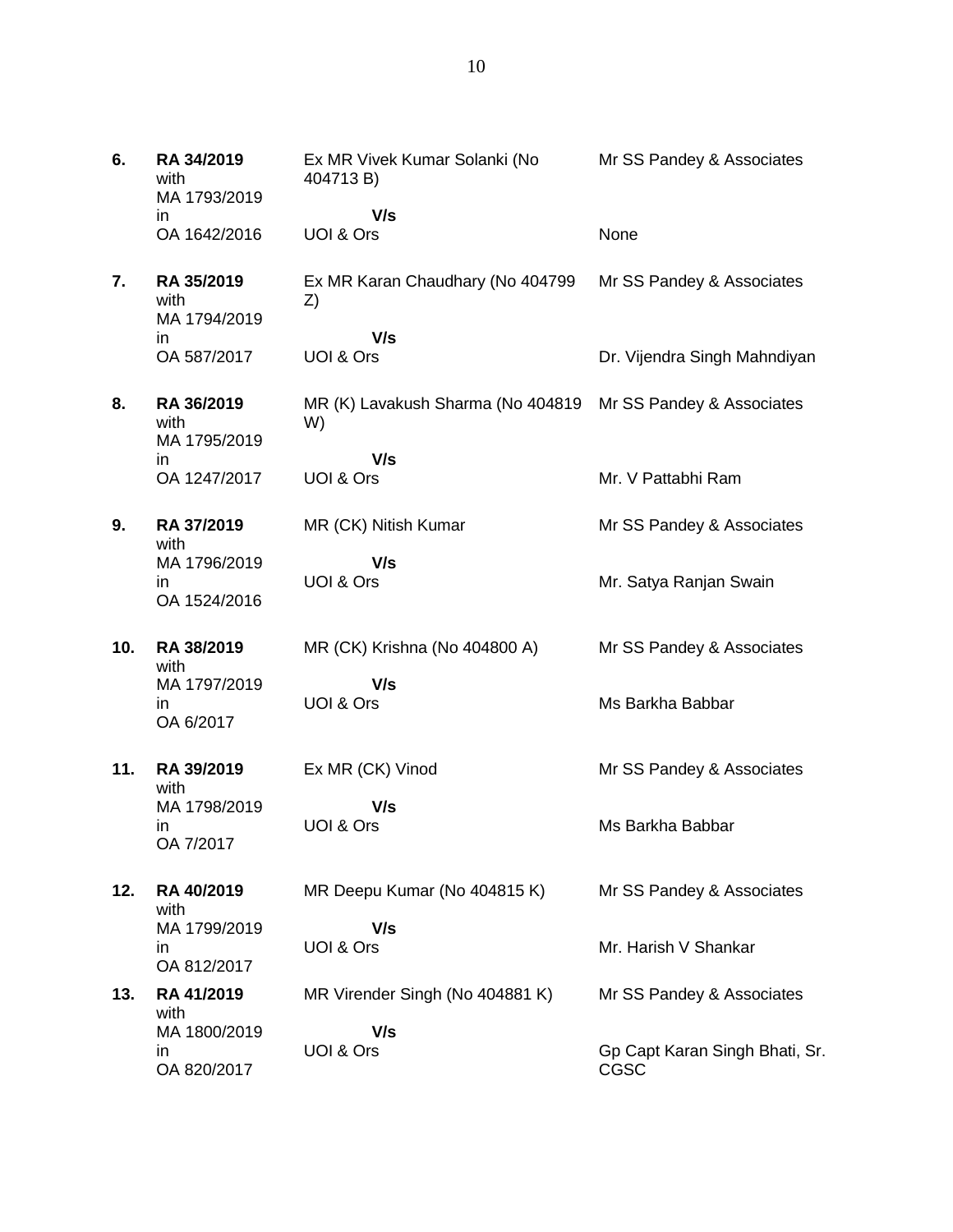|             | <b>PART HEARD</b>                      |                                                                   |                                         |
|-------------|----------------------------------------|-------------------------------------------------------------------|-----------------------------------------|
| 14.         | OA 83/2020<br>with<br>MA 102/2020,     | Col (Retd.) K J Singh (IC-14494-A)<br>V/s                         | Mr. Rajesh Nandal                       |
|             | 1849/2020 &<br>1131/2022               | UOI & Ors.                                                        | Mr Anil Gautam                          |
|             | <b>Pleadings Not Complete</b>          |                                                                   |                                         |
| 15.         | OA 2031/2021<br>with<br>MA 2097/2021 & | Cpl Asheesh Sharma (Retd) (No<br>704396)                          | Mr Manoj Kr Gupta                       |
|             | 822/2022                               | V/s<br>UOI & Ors.                                                 | Mr Harish V Shankar                     |
| <b>WITH</b> |                                        |                                                                   |                                         |
| 16.         | OA 394/2022<br>with<br>MA 506/2022     | Cpl Prashant Kumar Pandey (Retd)<br>(No 768310)<br>V/s            | Mr Manoj Kr Gupta                       |
|             |                                        | UOI & Ors.                                                        | Mr Harish V Shankar                     |
|             | <b>Pleadings Complete</b>              |                                                                   |                                         |
| 17.         | OA 132/2018<br>with<br>MA 3305/2019    | JC-143849X Ex-Subedar (Hony. Sub.<br>Maj.) Sher Singh Yadav       | Mr. Ajai Bhalla & Ms. Sangeeta<br>Tomar |
|             |                                        | V/s<br>UOI & Ors.                                                 |                                         |
|             |                                        |                                                                   | Mr. Anil Gautam                         |
| 18.         | OA 1915/2018                           | Smt. Sujatha Vasudev W/o 15011G<br>Late Wg Cdr V K Vasudev<br>V/s | Mr. Aditya Singh Puar                   |
|             |                                        | UOI & Ors.                                                        | Mr. Harish V Shankar                    |
|             | <b>FOR FINAL HEARING</b>               |                                                                   |                                         |
| 19.         | OA 1926/2018<br>with                   | No. 289478 Ex Cpl R S Sahgal (Retd.)                              | Mr. S S Pandey & Associates             |
|             | MA 594/2019 &<br>718/2022              | V/s<br>UOI & Ors.                                                 | Dr. Vijendra Singh Mahndiyan            |
| 20.         | OA 1756/2020<br>with                   | Smt. Kamla Devi                                                   | Mr. Arun Kumar Vashishta                |
|             | MA 2003/2020 &<br>1205/2022            | V/s<br>UOI & Ors.                                                 | Mr. Y P Singh                           |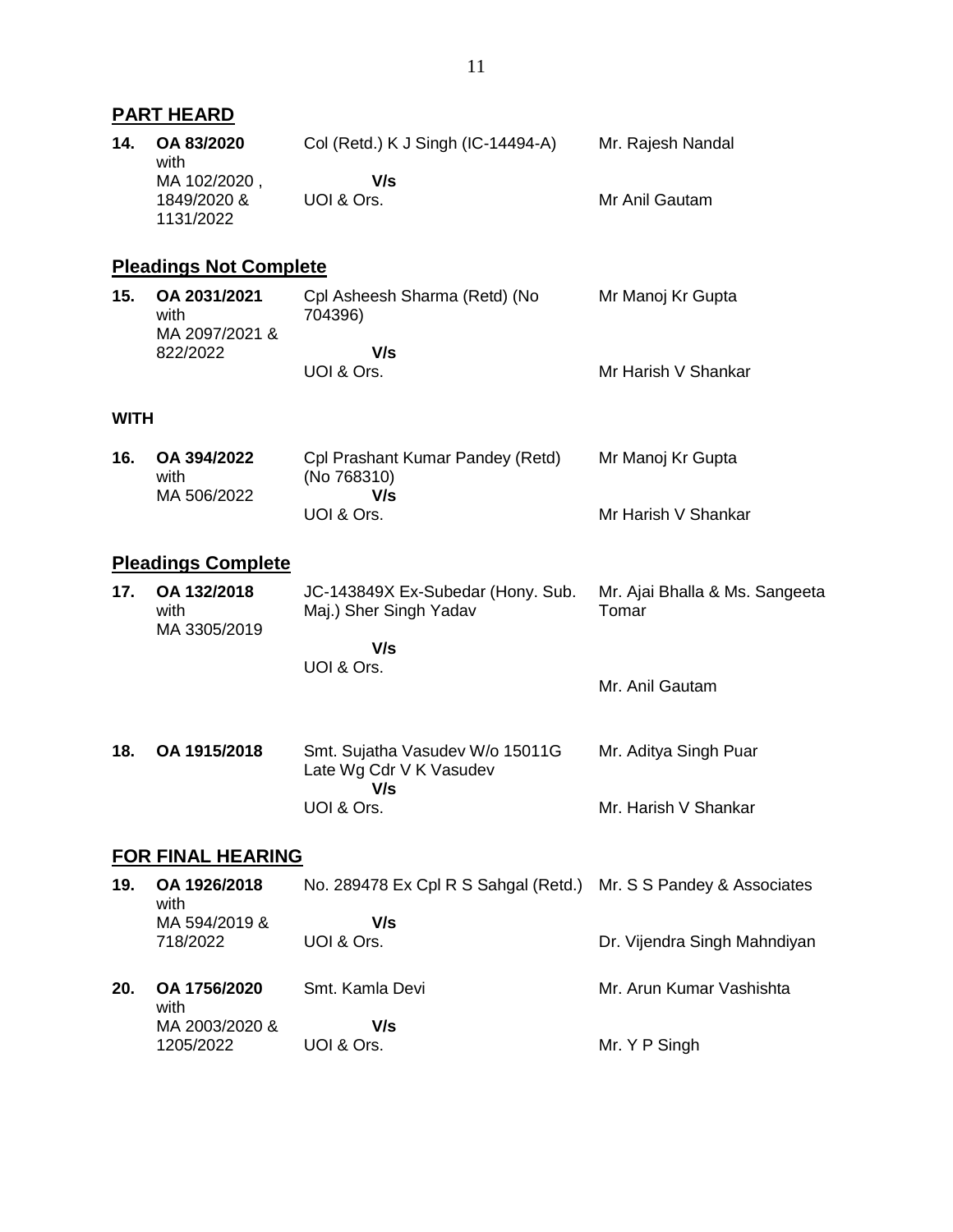**Date: 31-05-2022**

**Timing: 10:30 AM to 01.00 PM & 02.00 PM to 04.30 PM**

### **COURT No. 2 (Ground Floor)**

### **NOTIFICATION**

**It is hereby notified for information of all concerned that the following matters stand adjourned to 26-08-2022.**

|    | S. No. Case No.                       | <b>Parties Name</b>                                             | <b>Advocate for Petitioner /</b><br><b>Respondents</b> |
|----|---------------------------------------|-----------------------------------------------------------------|--------------------------------------------------------|
|    | <b>Pleadings Not Complete</b>         |                                                                 |                                                        |
| 1. | OA 1536/2018                          | JC-834258F Ex Sub R P Sharma                                    | Mr. Mohan Kumar & Associates                           |
|    |                                       | V/s<br>UOI & Ors.                                               | Mr. Rajesh Kumar Das                                   |
| 2. | OA 250/2019<br>with<br>MA 1893/2019 & | Ex Sgt Gopal Shanker Awasthi (NO<br>696451K)<br>V/s             | Mr. Ved Prakash                                        |
|    | 704/2019                              | UOI & Ors.                                                      | Mr. Harish V Shankar                                   |
| 3. | OA 396/2019                           | SS-44229Y Maj Rahul Kumar Verma                                 | Mr. T Prasad                                           |
|    |                                       | V/s<br>UOI & Ors.                                               | Mr Satya Ranjan Swain                                  |
| 4. | OA 566/2019<br>with                   | Ex Sep Arun Damle (No 6808011)                                  | Mr Ved Prakash                                         |
|    | MA 1139/2019                          | V/s<br>UOI & Ors.                                               | Mr Rajeev Kumar                                        |
| 5. | OA 632/2019                           | RC-00799P Maj Prakash Chand Azad<br>(Retd)                      | Mr. Shakti Chand Jaidwal                               |
|    |                                       | V/s                                                             |                                                        |
|    |                                       | UOI & Ors.                                                      | Mr J S Rawat                                           |
| 6  | OA 638/2019<br>with                   | Ex Sgt Babu Lal Yadav (No 679854 F) Mr Ajit Kakkar & Associates |                                                        |
|    | MA 1220/2019                          | V/s<br>UOI & Ors.                                               | Mr K K Tyagi                                           |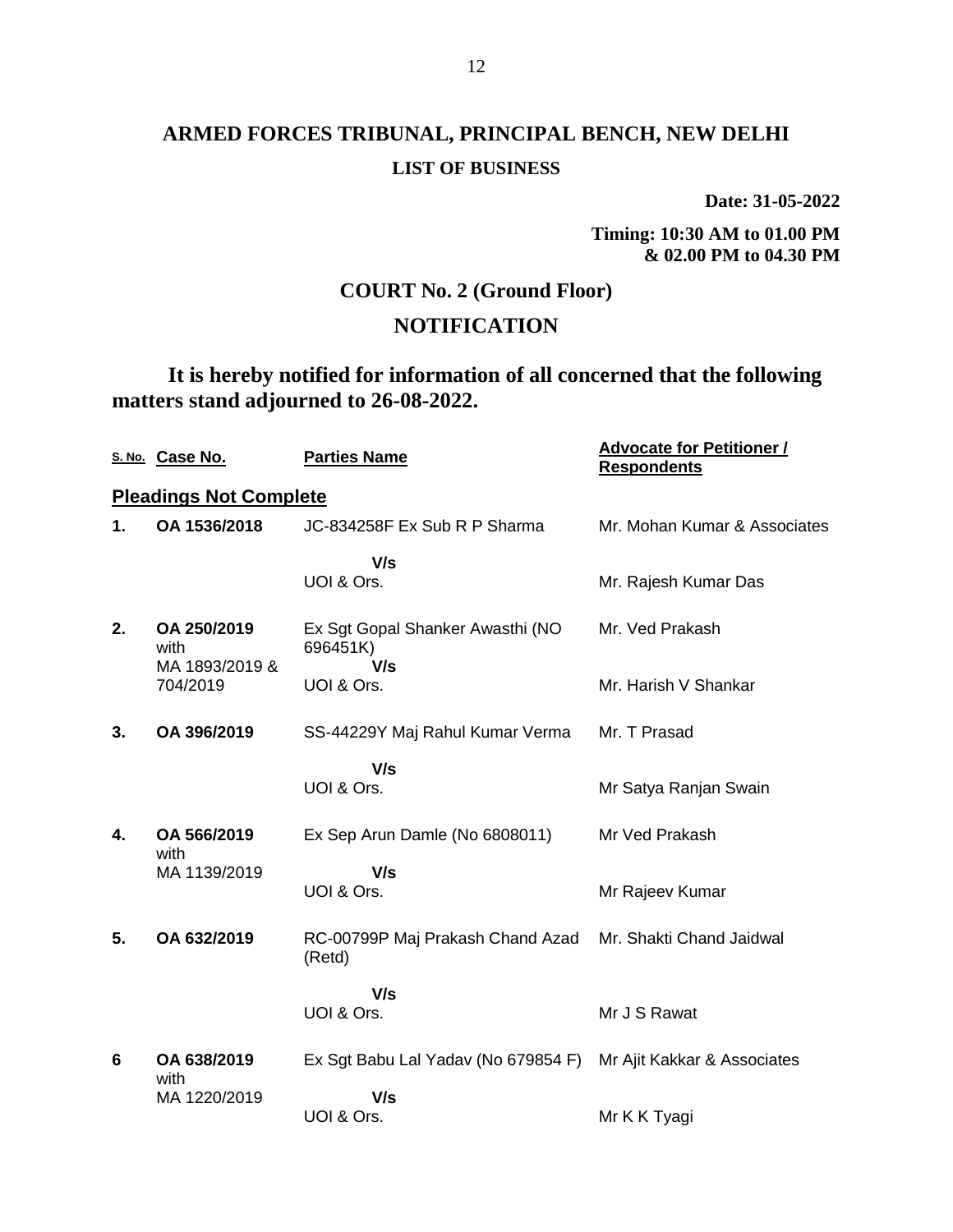**7. OA 771/2019** with MA 1373/2019 , 2236/2020 & 2857/2021 Smt. Sneh Sharma W/O Late IC-32883H Capt I R Sharma  **V/s** UOI & Ors. Mr. Anil Srivastava & Associates Mr. Arvind Patel **8. OA 774/2019** with MA 1375/2019 Cpl Bhim Kumar (Retd) (No 903498)  **V/s** UOI & Ors. Mr. Manoj Kumar Gupta Mr. Harish V Shankar **9. OA 1146/2019** with MA 1862/2019 & 2752/2021 Ex JWO Om Prakash Dubey (741945- L)  **V/s** UOI & Ors. Mr. Omprakash Kr Srivastava & Vinay Makhija Mr. S D Windlesh **10. OA 1226/2019** IC-41110K Col Atul Mishra (Retd.)  **V/s** UOI & Ors. Mr. Harshvardhan Mr. Neeraj, Sr. CGSC **11. OA 1273/2019** with MA 348/2021 Ex Hav (Hony Nb Sub) Mahesh Kumar Mr Virender Singh Kadian (No 14302280 M) & Ors.  **V/s** UOI & Ors. Mr Prabodh Kumar **12. OA 1583/2019** No. 17835-H Wg Cdr G K Chetty (Retd.)  **V/s** UOI & Ors. Mr. Ajit Kakkar & Associates Mr. V Pattabhi Ram **13. OA 1657/2019** with MA 1848/2020 & 2597/2019 Ex Sgt Man Mohan (654345)  **V/s** UOI & Ors. Mr. Baljeet Singh Mr. Prabodh Kumar **14. OA 1692/2019** with MA 2072/2021 & 2621/2019 SS-27055 Capt J K Verma (Retd.)  **V/s** UOI & Ors. Mr. Virender Singh Kadian Ms Jyotsna Kaushik **15. OA 1693/2019** with MA 186/2021 & 2623/2019 Ex Cfn Bhawan Singh (No 14518702)  **V/s** UOI & Ors. Mr Rajesh Nandal & Manoj Kr **Gupta** Gp Capt Karan Singh Bhati, Sr CGSC **16. OA 1887/2019** EX CHEA(P) Ajay Singh (No 181923N) Mr. Ved Prakash  **V/s** UOI & Ors. Mr. Satya Ranjan Swain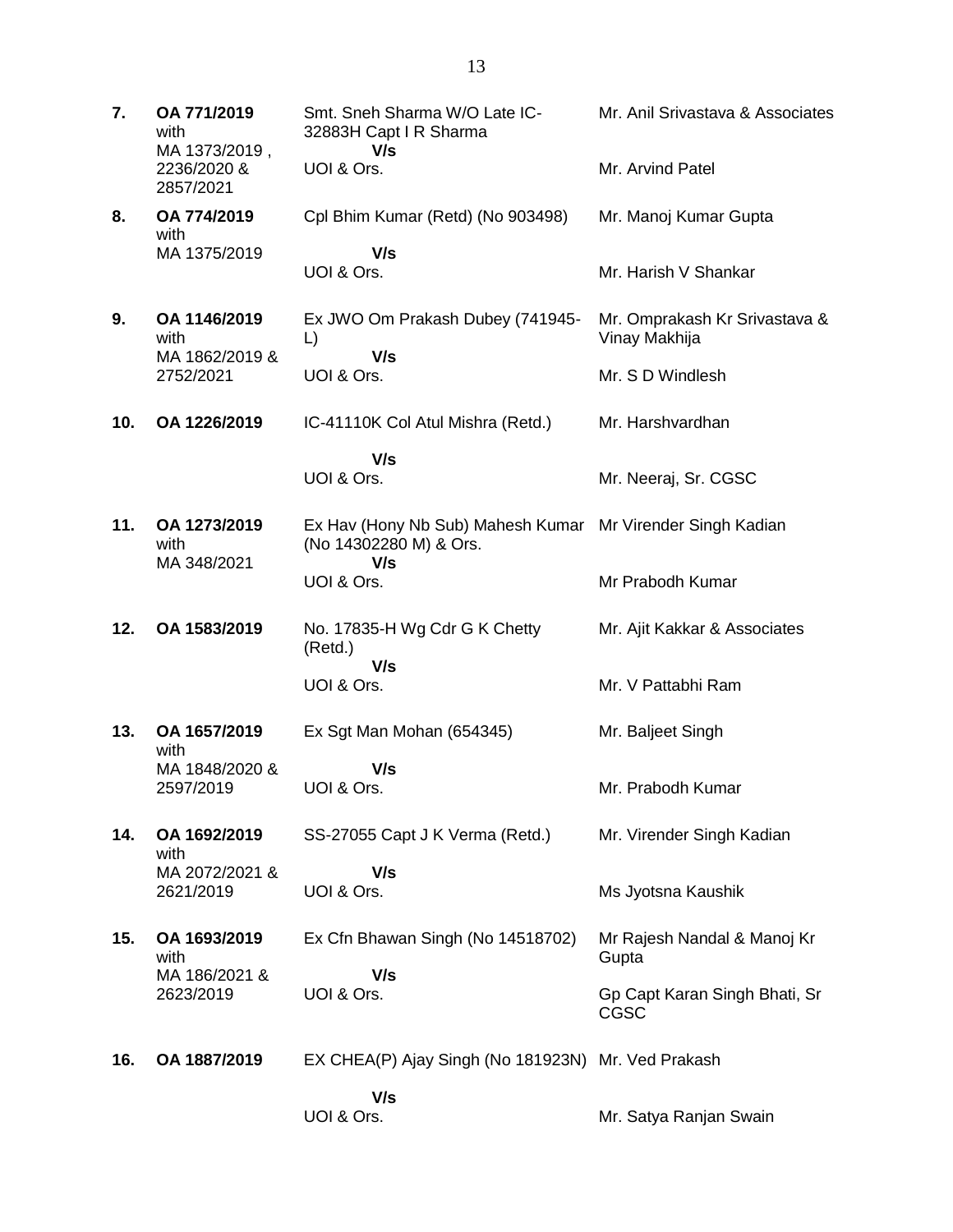| 17. | OA 1889/2019<br>with<br>MA 2230/2020 &<br>2750/2019 | MS-14914-P Maj Bhavesh Talera<br>(Retd.)                                       | Mr. S S Pandey & Associates                   |
|-----|-----------------------------------------------------|--------------------------------------------------------------------------------|-----------------------------------------------|
|     |                                                     | V/s<br>UOI & Ors.                                                              | Ms. Jyotsna Kaushik                           |
| 18. | OA 74/2020                                          | No 669408S Ex HFO Jaibir Singh                                                 | Mr VS Kadian                                  |
|     |                                                     | V/s<br>UOI & Ors.                                                              | Gp Capt Karan Singh Bhati, Sr.<br><b>CGSC</b> |
| 19. | OA 244/2020<br>with                                 | Ex JWO Suresh Kumar (702053-N)                                                 | Mr. Bharat Singh & Associates                 |
|     | MA 185/2021 &<br>282/2020                           | V/s<br>UOI & Ors.                                                              | Dr. Vijendra Singh Mahndiyan                  |
| 20. | OA 257/2020<br>with<br>MA 1924/2020 &               | Ex Sep Chavan Parashram Laxman<br>(No 6491242M)<br>V/s                         | Mr Durgesh Kumar Sharma                       |
|     | 329/2020                                            | UOI & Ors.                                                                     | Mr Avdhesh Kumar Singh                        |
| 21. | OA 258/2020                                         | Ex WO Raja Ram Swarankar (NO<br>665068)<br>V/s                                 | Mr Baljeet Singh & Deepika<br>Sheoran         |
|     |                                                     | UOI & Ors.                                                                     | Mr. Satya Ranjan Swain                        |
| 22. | OA 259/2020<br>with<br>MA 330/2020                  | Ex MWO (HFO) Rajpal Tanwar<br>(647519)<br>V/s                                  | Mr. Baljeet Singh & Deepika<br>Sheoran        |
|     |                                                     | UOI & Ors.                                                                     | Mr. Avdhesh Kumar Singh                       |
| 23. | OA 635/2020<br>with                                 | Ex Sep Hira Singh (No 6376559 P)                                               | Mr Virender Singh Kadian                      |
|     | MA 1434/2021 &<br>764/2020                          | V/s<br>UOI & Ors.                                                              | Ms. Jyotsna Kaushik                           |
| 24. | OA 2015/2020<br>with                                | Ex L LOG (STD) Uday Singh Rajawat<br>$(156864-K)$                              | Mr Ved Prakash                                |
|     | MA 802/2022                                         | V/s<br>UOI & Ors.                                                              | Mr Y P Singh                                  |
| 25. | OA 2016/2020<br>with<br>MA 2330/2020                | Smt Kamla Wati Wd/o No 7027594<br>Late Ex Hav (Hony Nb Sub) Jai Kumar<br>Tyagi | Mr Ashok Kumar & Pradeep<br>Singh Nandal      |
|     |                                                     | V/s<br>UOI & Ors.                                                              | Mr Neeraj, Sr CGSC                            |
| 26. | OA 5/2021                                           | Ex LME Sushil Kumar (211677-K)                                                 | Mr Ved Prakash                                |
|     |                                                     | V/s<br>UOI & Ors.                                                              | Mr V Pattabhi Ram                             |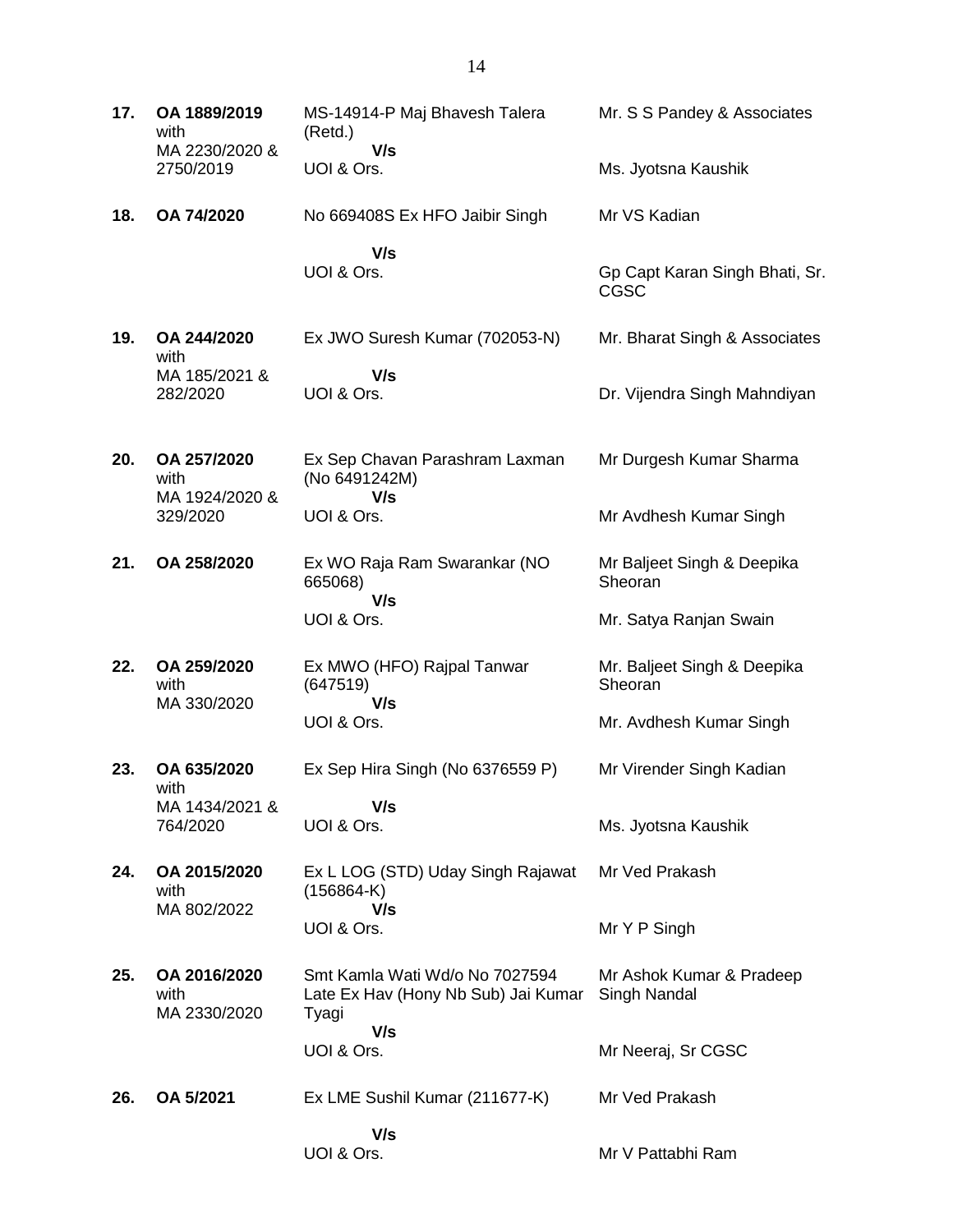| 27. | OA 8/2021<br>with                    | HFO Gajendra Nath Tiwari (Retd) (No<br>632406)                              | Mr Manoj Kr Gupta                                         |
|-----|--------------------------------------|-----------------------------------------------------------------------------|-----------------------------------------------------------|
|     | MA 1/2021 &<br>1580/2021             | V/s<br>UOI & Ors.                                                           | Mr K K Tyagi                                              |
| 28. | OA 581/2021                          | Cdr Ravindra V Desai (No 04759 R)<br>V/s                                    | Mr Anil Srivastava And Ms Ruchi<br>Sharma                 |
|     |                                      | Chief of Naval Staff & Ors.                                                 | Mr. V Pattabhi Ram                                        |
| 29. | OA 593/2021                          | V-395M Col Rajiv Chaudhary (Retd.)                                          | Mr Rajiv Manglik                                          |
|     |                                      | V/s<br>UOI & Ors.                                                           | Mr Neeraj, Sr CGSC                                        |
| 30. | OA 594/2021<br>with<br>MA 662/2021   | Ex CH ELA MD Mubarak Ansari<br>$(172582-H)$<br>V/s                          | Mr Ved Prakash & Devendra<br>Kumar                        |
|     |                                      | UOI & Ors.                                                                  | Mr Niranjana Das                                          |
| 31. | OA 603/2021<br>with                  | Ex Hav Devi Singh (No.13749858-M)                                           | Mr Ved Prakash & Devendra<br>Kumar                        |
|     | MA 663/2021                          | V/s<br>UOI & Ors.                                                           | Mr. Ashok Chaitanya                                       |
| 32. | OA 650/2021                          | Ex L/NK Jaideep (15619597M)                                                 | Mr Ajit Kakkar & Associates                               |
|     |                                      | V/s<br>UOI & Ors.                                                           | Ms. Suman Chauhan                                         |
| 33. | OA 653/2021<br>with<br>MA 709/2021   | Ex AG PO Jitender (210373-Y)<br>V/s                                         | Mr Ved Prakash & Devendra<br>Kumar                        |
|     |                                      | UOI & Ors.                                                                  | Mr. Waize Ali Noor                                        |
| 34. | OA 656/2021<br>with<br>MA 391/2022 & | Ex ALD Chirreboina Chandra Shekar<br>(15489059 M)<br>V/s                    | Mr Ajit Kakkar & Associates                               |
|     | 713/2021                             | UOI & Ors.                                                                  | Mr. K K Tyagi                                             |
| 35. | OA 669/2021<br>with                  | Sgt Bhoopesh Kumar Sahu (Retd) (No<br>795851 S)                             | Mr Raj Kumar                                              |
|     | MA 719/2021 &<br>803/2022            | V/s<br>UOI & Ors.                                                           | Mr DK Sabat                                               |
| 36. | OA 715/2021                          | Smt Reena Chauhan wd/o Late Sgt<br>Krishan Singh Chauhan (No 726924)<br>V/s | Mr Manoj Kr Gupta                                         |
|     |                                      | UOI & Ors.                                                                  | Mr. Prabodh Kumar for R 1-2 & 5<br>and None for R 3-4 & 6 |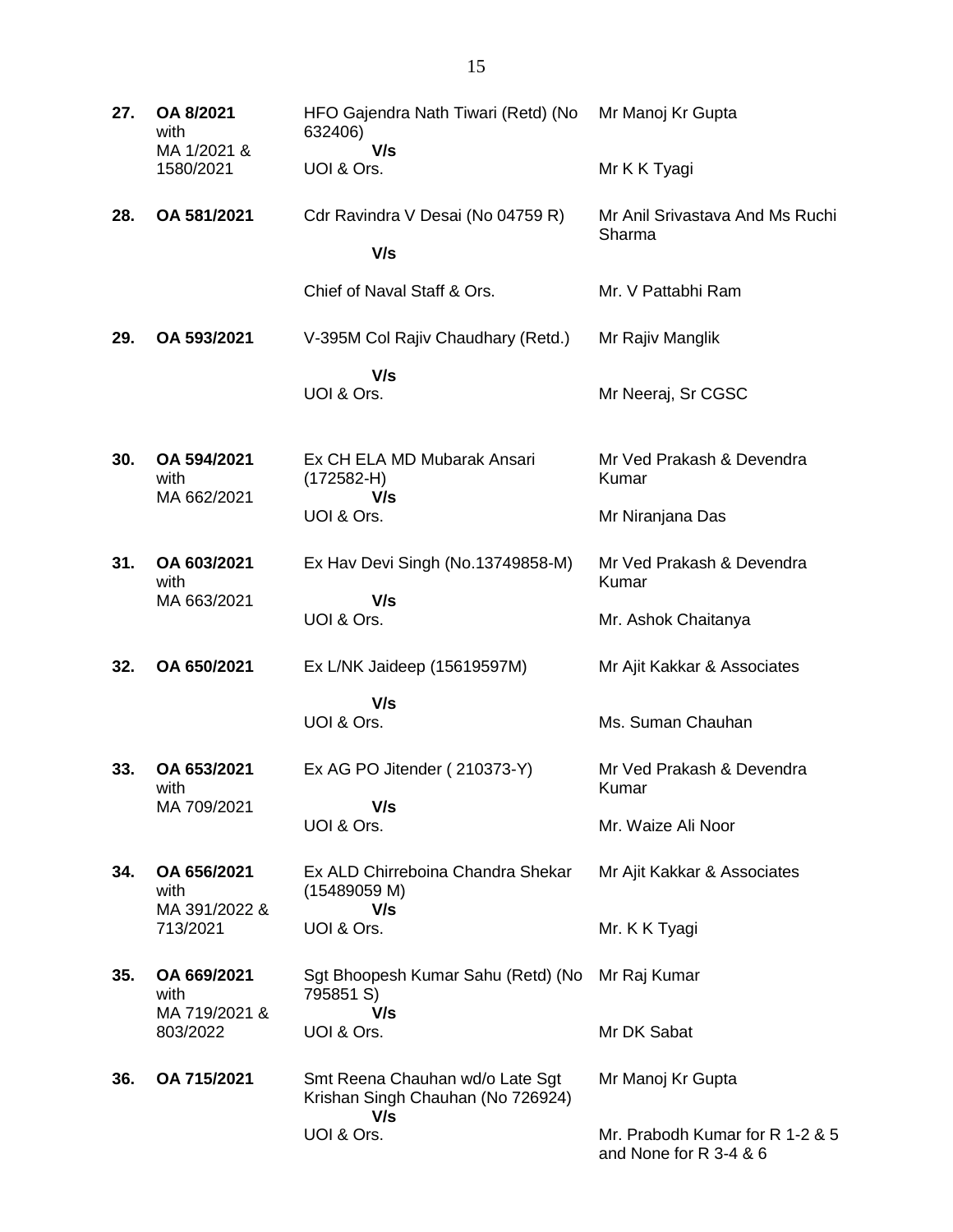**37. OA 1218/2021** with MA 1095/2021 Ex Sgt Arjun Kumar (No 791773 B)  **V/s** UOI & Ors. Mr Ajit Kakkar & Associates Mr. Prabodh Kumar **38. OA 1251/2021** with MA 1111/2021 & 801/2022 Ex MWO Krishan Kumar Sharma (No 635014 F)  **V/s** UOI & Ors. Mr Praveen Kumar Mr. D K Sabat **39. OA 1252/2021** with MA 1112/2021 Ex NC(E) Radheshyam (801082 -S)  **V/s** UOI & Ors. Mr Praveen Kumar Mr. Arvind Patel **40. OA 1253/2021** with MA 723/2022 Ex PO LOG (MAT) Sneh Kumar (213289 Z)  **V/s** UOI & Ors. Mr Ved Prakash & Mr Devendra Kumar Mr. K K Tyagi **41. OA 1771/2021** with MA 1722/2021 Ex Sigmn Dharamvir Singh Tomar (6309763)  **V/s** UOI & Ors. Mr Ashok Kumar & Pardeep Singh Nandal Mr. D K Sabat **42. OA 1788/2021** with MA 1111/2022 & 1744/2021 Ex JWO D L Matwankar (Service No 720476T)  **V/s** UOI & Ors. Mr Ganesh Singh Mr. K K Tyagi **43. OA 1822/2021** with MA 1777/2021 Ex HAV Kalyan Singh (1463414 L)  **V/s** UOI & Ors. Mr Ashok Kumar & Mr Pardeep Singh Nandal Mr. Avdhesh Kumar Singh **44. OA 1824/2021** with MA 1779/2021 Ex Hav Hony Nb Sub Budhi Ram (4060038M)  **V/s** UOI & Ors. Mr V S Kadian Mr. R K Das **45. OA 1825/2021** Ex MWO Sube Singh (No 627696 B)  **V/s** UOI & Ors. Mr Virender Singh Kadian Mr. Neeraj, Sr CGSC **46. OA 1868/2021** with MA 1854/2021 & 196/2022 Ex RPO Loknath Dash (137940-A)  **V/s** UOI & Ors. Mr Ved Prakash & Devendra Kumar

Mr. Arvind Patel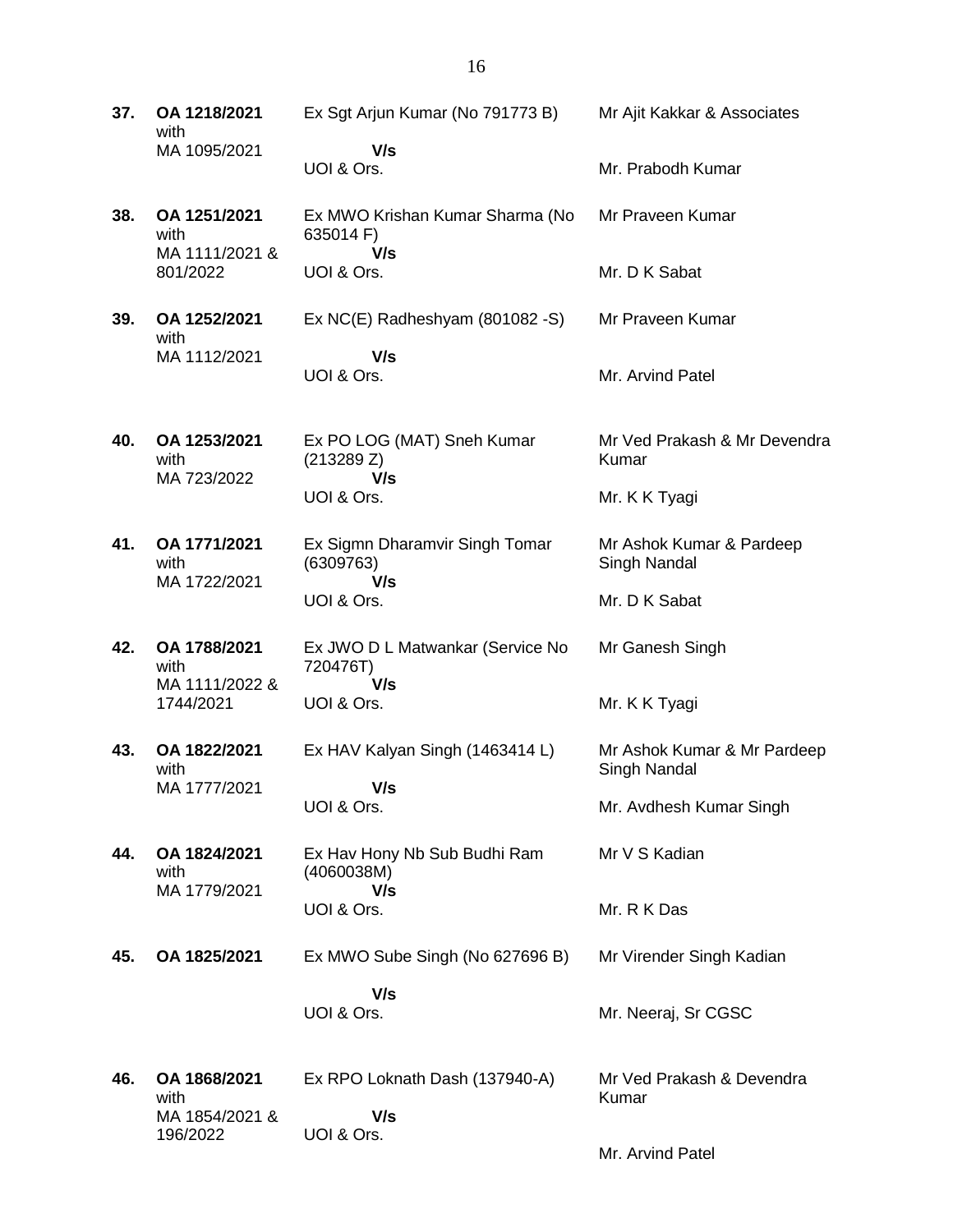| 47. | OA 2227/2021<br>with<br>MA 2323/2021 | Ex WO Pushpinder Singh Malik<br>(691226 H)<br>V/s           | Mr D K Sharma & Mr S K<br>Vashistha          |
|-----|--------------------------------------|-------------------------------------------------------------|----------------------------------------------|
|     |                                      | UOI & Ors.                                                  | Mr Avdhesh Kumar Singh                       |
| 48. | OA 2231/2021<br>with                 | Ex Sgt Manjit Singh (No 735659 H)                           | Mr Ajit Kakkar & Associates                  |
|     | MA 2329/2021                         | V/s<br>UOI & Ors.                                           | Mr Neeraj, Sr CGSC                           |
| 49. | OA 2233/2021<br>with                 | Sgt Dinesh Kumar Yuwraj (Retd)<br>(772590)                  | Mr Manoj Kr Gupta                            |
|     | MA 2331/2021                         | V/s<br>UOI & Ors.                                           | Gp Capt Karan Singh Bhati, Sr<br><b>CGSC</b> |
| 50. | OA 2234/2021<br>with                 | Ex Hav Pardeep Singh (No 03984874<br>P)                     | Mr Shakti Chand Jaidwal                      |
|     | MA 2332/2021                         | V/s<br>UOI & Ors.                                           | Mr D K Sabat                                 |
| 51. | OA 2235/2021                         | Capt (IN) Ranjeet Bhatnagar (Retd)<br>(03032 R)             | Mr Shakti Chand Jaidwal                      |
|     |                                      | V/s<br>UOI & Ors.                                           | Ms Suman Chauhan                             |
| 52. | OA 2475/2021<br>with<br>MA 2587/2021 | Ex Hav Rajendra Singh Yadav<br>(6917052N)<br>V/s            | Mr Manoj Kumar Gupta                         |
|     | (OA 611/2018 RB<br>JAIPUR)           | UOI & Ors.                                                  | Ms Suman Chauhan                             |
| 53. | OA 2485/2021                         | (683546 H) MWO (HFO) Raj Kumar<br>Bhatia (Retd)<br>V/s      | Mr Rohit Pratap & Associates                 |
|     |                                      | UOI & Ors.                                                  | Dr. Vijendra Singh Mahndiyan                 |
| 54. | OA 2486/2021                         | (667657 S) HFL Ramchandra<br>Kondiram Shitole (Retd)<br>V/s | Mr Rohit Pratap & Associates                 |
|     |                                      | UOI & Ors.                                                  | Mr. Neeraj, Sr CGSC                          |
| 55. | OA 2487/2021<br>with                 | MWO (HFL) Ram Gopal ((Retd)<br>(Service Nos 624759-N)       | Mr Ramniwas Bansal                           |
|     | MA 2604/2021                         | V/s<br>UOI & Ors.                                           | Mr. Anil Gautam                              |
|     |                                      |                                                             |                                              |

# **Pleadings Complete**

| 56. | TA 130/2010<br>Writ Petition (Civil) | Smt. Sunita Devi | Mr. Anand Kumar |
|-----|--------------------------------------|------------------|-----------------|
|     | No. 11588/2004                       | V/s              |                 |
|     |                                      | UOI & Ors.       | Mr JS Yadav     |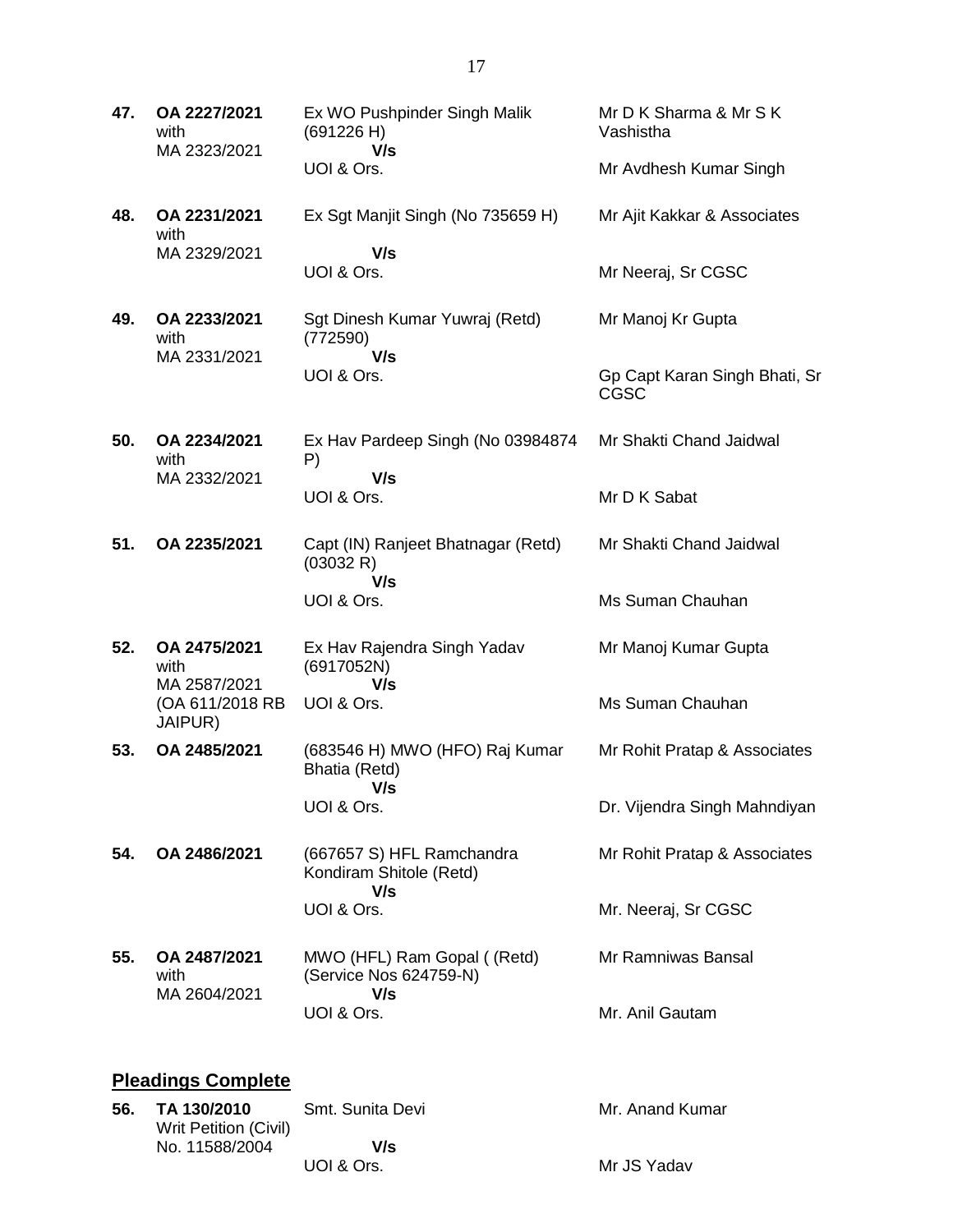| 57. | TA 427/2010<br>WP(C) 2401/2008      | Ex Corporal B Prasad                                     | Mr. A K Bakshi              |  |  |
|-----|-------------------------------------|----------------------------------------------------------|-----------------------------|--|--|
|     |                                     | V/s<br>UOI & Ors.                                        | Mr Harish V Shankar         |  |  |
| 58. | TA 533/2010<br>with                 | Ex. Nb. Sub. Asim Kumar Mitra                            | Mr. Anand Kumar             |  |  |
|     | MA 1355/2018<br>WP(C)<br>18279/2005 | V/s<br>UOI & Ors.                                        | Mr Ashok Chaitanya          |  |  |
| 59. | OA 57/2011<br>with<br>MA 19/2017    | Ex Master Chief Petty Officer-1 Bhim<br>Sen Singh<br>V/s | Mr SS Pandey                |  |  |
|     |                                     | UOI & Ors.                                               | Mr VS Tomar                 |  |  |
| 60. | TA 4/2015<br>WP(C)                  | Maj. Sanjay Ahlawat                                      | Mr. Anand Kumar             |  |  |
|     | 12329/2005                          | V/s<br>UOI & Ors.                                        | Mr VS Tomar                 |  |  |
| 61. | OA 233/2015<br>with                 | Sep Ram Chander (retd.)                                  | Ms. Archana Ramesh          |  |  |
|     | MA 268/2015                         | V/s<br>UOI & Ors.                                        | Mr KK Tyagi                 |  |  |
| 62. | OA 949/2015                         | Col. Dilbagh Yadava (Retd.)                              | Mr. S S Pandey              |  |  |
|     |                                     | V/s<br>UOI & Ors.                                        | Mr Harish V Shankar         |  |  |
| 63. | OA 50/2016<br>with                  | Ex Maj Anuj Bharadwaj                                    | Mr. S S Pandey              |  |  |
|     | MA 23/2016                          | V/s<br>UOI & Ors.                                        | Mr Vijendra Singh Mahndiyan |  |  |
| 64. | OA 325/2016<br>with<br>MA 1970/2018 | Lt Col (Retd) S P Bhardwaj (IC-<br>30497X)               | Mr. A K Trivedi             |  |  |
|     |                                     | V/s<br>UOI & Ors.                                        | Mr YP Singh                 |  |  |
| 65. | OA 395/2016<br>with                 | Ex Sub Mohan Singh                                       | Mr.V S Kadian               |  |  |
|     | MA 601/2019                         | V/s<br>UOI & Ors.                                        | Ms Jyotsana Kaushik         |  |  |
|     | <b>WITH</b>                         |                                                          |                             |  |  |
| 66. | OA 1156/2017                        | Ex Sep Bala Dutt                                         | Mr. S R Singh               |  |  |
|     |                                     | V/s<br>UOI & Ors.                                        | Ms Jyotsana Kaushik         |  |  |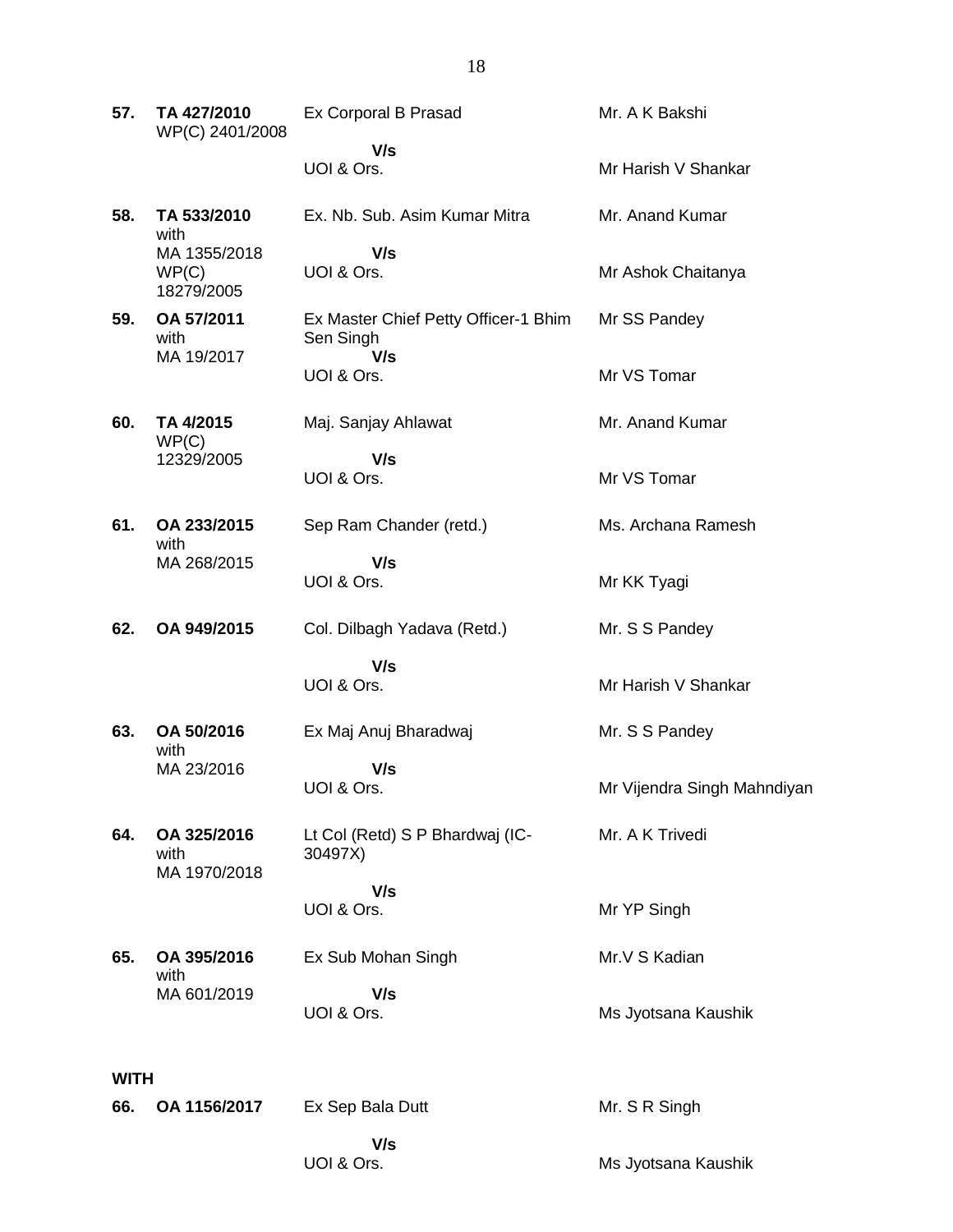| 67. | OA 403/2016<br>with                               | Ex Hav Sahib Singh & Ors.          | Mr. V S Kadian                                                     |
|-----|---------------------------------------------------|------------------------------------|--------------------------------------------------------------------|
|     | MA 256/2016 &<br>348/2018                         | V/s<br>UOI & Ors.                  | Mr KK Tyagi                                                        |
| 68. | OA 450/2016                                       | Ms Man Kumari Thapa                | Mr. V S Kadian                                                     |
|     |                                                   | V/s<br>UOI & Ors.                  | Mr SD Windlesh                                                     |
| 69. | OA (Appeal)<br>526/2016                           | Ex Sub Maj Sashi Kanta Jena        | Mr. S S Pandey                                                     |
|     | with<br>MA 1172/2016,<br>1525/2019 &<br>1826/2020 | V/s<br>UOI & Ors.                  | Dr Vijendra Mahndiyan                                              |
| 70. | OA 918/2016                                       | Capt Chanda Sharma (Retd) & 20 Ors | Mr. Anand Mishra                                                   |
|     |                                                   | V/s<br>UOI & Ors.                  | Gp Capt Karan Singh Bhati, Sr<br><b>CGSC with Mr Prabodh Kumar</b> |
| 71. | OA 1015/2016                                      | Hony Nb Sub Kali Charan            | Mr. V S Kadian                                                     |
|     |                                                   | V/s<br>UOI & Ors.                  | Mr JS Rawat                                                        |
| 72. | OA 1094/2016                                      | Ex Gnr Brijender Singh Chauhan     | Mr. Siya Ram                                                       |
|     |                                                   | V/s<br>UOI & Ors.                  | Mr Ashok Chaitanya                                                 |
| 73. | OA 1248/2016                                      | Ex Hav Joginder Singh              | Mr. J P Sharma                                                     |
|     |                                                   | V/s<br>UOI & Ors.                  | Mr Ashok Chaitanya                                                 |
| 74. | OA 1261/2016                                      | Col A G Joshi (Retd.)              | Mr. I S Singh & Abhishek Singh                                     |
|     |                                                   | V/s<br>UOI & Ors.                  | Mr V S Tomar                                                       |
| 75. | OA 1282/2016<br>with                              | Ex Nk Umed Singh                   | Mr. J P Sharma                                                     |
|     | MA 969/2016                                       | V/s<br>UOI & Ors.                  | Dr Vijendra Singh Mahndiyan for<br>R 1,2 & 4, None for R-3         |
| 76. | OA 1449/2016                                      | Ex EAP - 3 Mohammad Ahsan Imtiaz   | Mr. Praveen Kumar                                                  |
|     | with<br>MA 1092/2016 &<br>707/2017                | V/s<br>UOI & Ors.                  | Mr V Pattabhi Ram                                                  |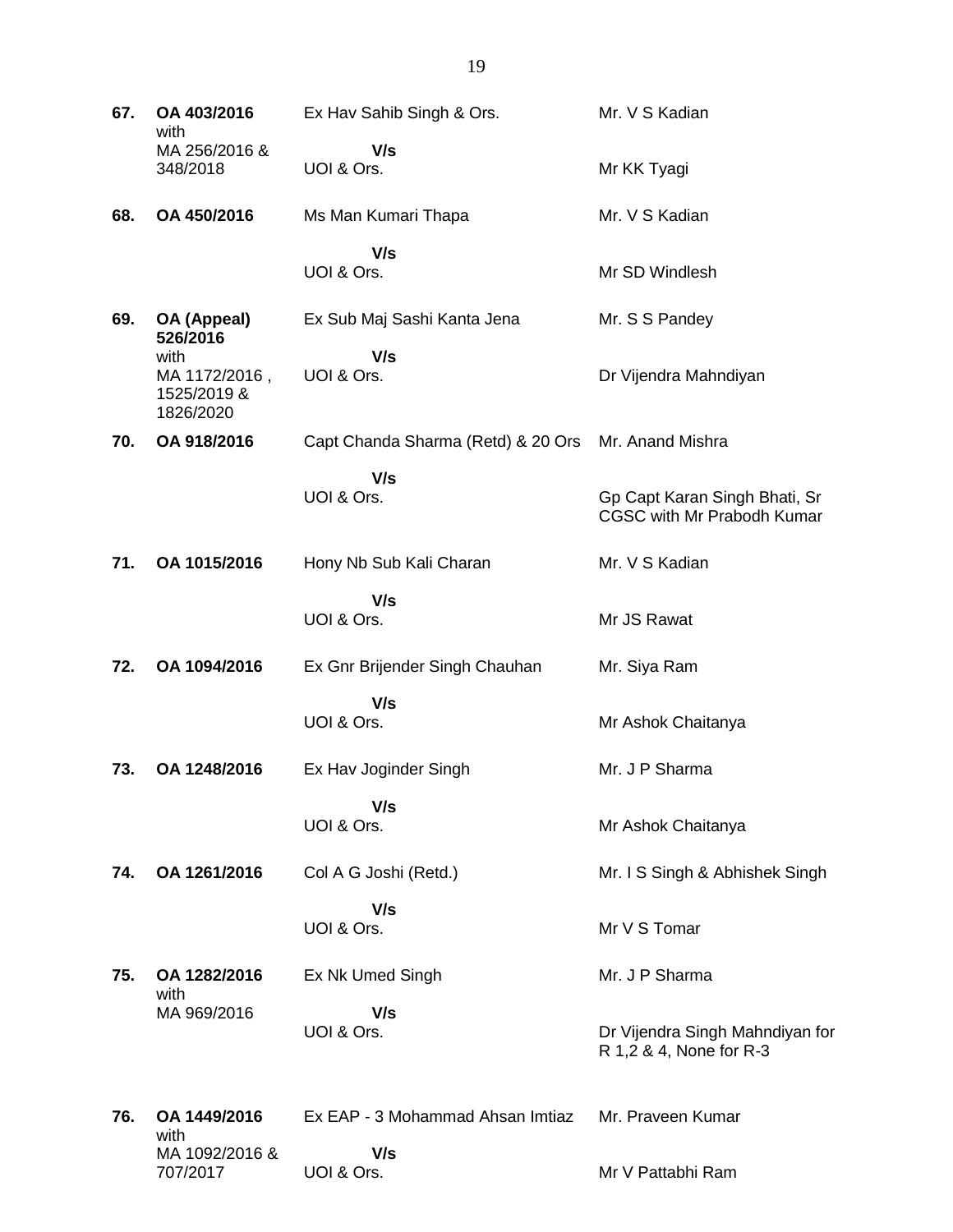| 77.         | OA 1467/2016              | Ex Cfn Ishwar Singh                             | Mr.Siya Ram                             |
|-------------|---------------------------|-------------------------------------------------|-----------------------------------------|
|             |                           | V/s<br>UOI & Ors.                               | Mr Satya Ranjan Swain                   |
| 78.         | OA 1695/2016              | Ex Sgt Satyavir Singh Choudhary                 | Mr.D K Sharma & S K Vashistha           |
|             |                           | V/s<br>UOI & Ors.                               | Dr Vijendra Singh Mahndiyan             |
| 79.         | OA 1704/2016<br>with      | Ex Sgt Ravinder Kumar Bhargav                   | Mr. D K Sharma & S K<br>Vashishtha      |
|             | MA 625/2019 &<br>626/2019 | V/s<br>UOI & Ors.                               | Mr Avdhesh Kumar Singh                  |
| 80.         | OA 1707/2016              | Ex POAF Bhisham Kumar Nirmal &<br>Ors.          | Mr. Mohammed Mujeeb                     |
|             |                           | V/s<br>UOI & Ors.                               | Mr Harish V Shankar                     |
| <b>WITH</b> |                           |                                                 |                                         |
| 81.         | OA 1030/2022<br>with      | Ex PO Jaswant Singh Khatri (143613<br>W) & Ors. | Mr Ved Prakash & Mr Devendra<br>Kumar   |
|             | MA 1374/2022              | V/s<br>UOI & Ors.                               | Mr. Anil Kumar Gautam Sr<br>CGSC        |
| 82.         | OA 679/2017<br>with       | Capt Hoshiar Singh Atri & Ors.                  | Mr. Anil Srivastava & Associates        |
|             | MA 571/2017               | V/s<br>UOI & Ors.                               | Ms Jyotsana Kaushik                     |
| 83.         | OA 1170/2017<br>with      | Wg Cdr Surjit Singh (Retd.)                     | Mr. Ajai Bhalla                         |
|             | MA 867/2017               | V/s<br>UOI & Ors.                               | Mr. Anil Gautam                         |
| 84.         | OA 354/2018               | Ex Hav (Hony N/Sub) J S Sirohi                  | Mr. Sanjeev Kumar & Associates          |
|             |                           | V/s<br>UOI & Ors.                               | Mr Arvind Patel                         |
| 85.         | OA 461/2018               | Ex Hav Naresh Pal Singh (13697212-<br>K)        | Mr. Y P Sharma & A K Tyagi              |
|             |                           | V/s<br>UOI & Ors.                               | Mr JS Yadav                             |
| 86          | OA 944/2018<br>with       | No.2968987 Ex Sep Sukhvir Singh                 | Mr. Romil Pathak & Amit Kumar<br>Sachan |
|             | MA 633/2021 &<br>818/2018 | V/s<br>UOI & Ors.                               | Mr. Shyam Narayan                       |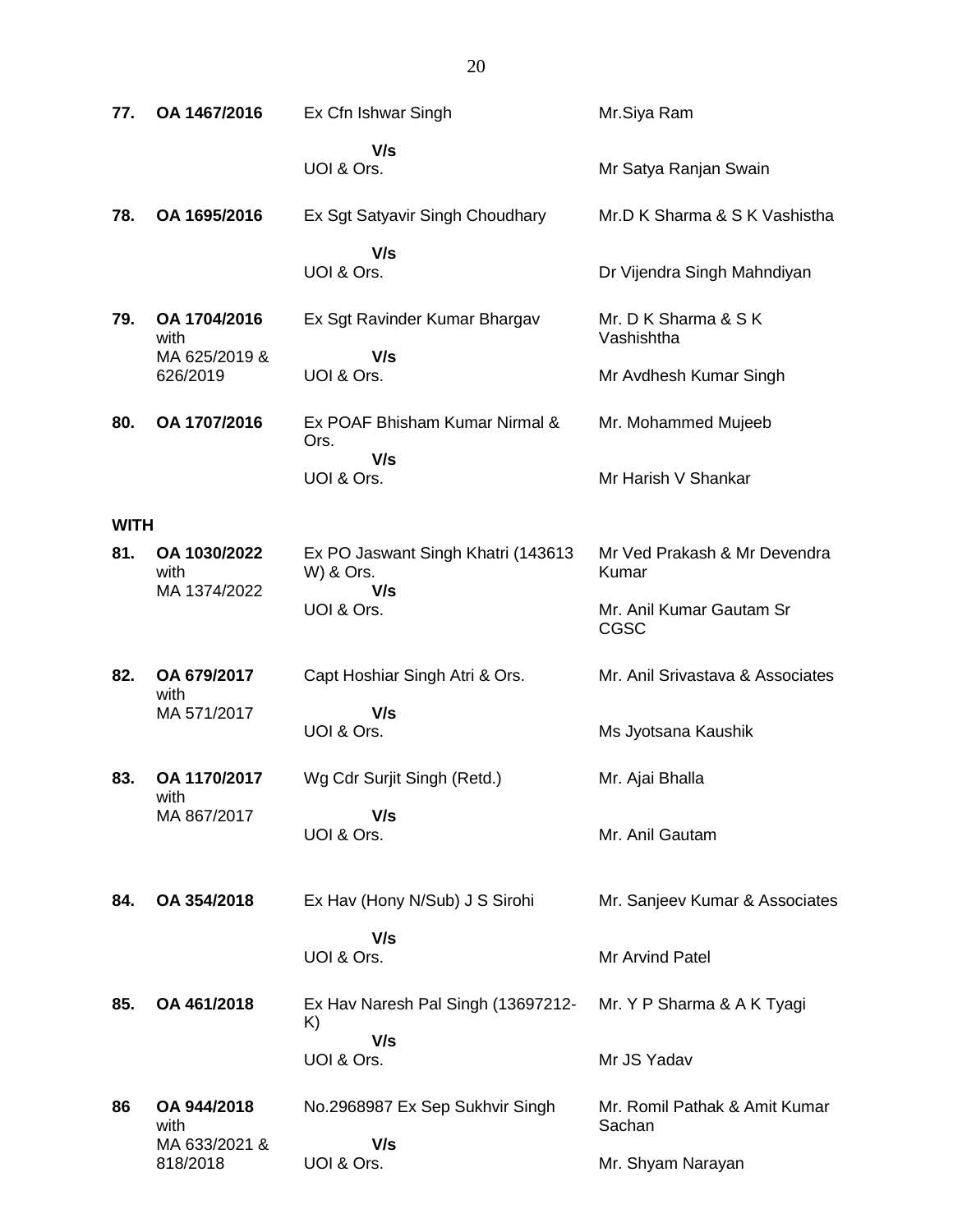| 87  | OA 1410/2018                         | Col Narbir Singh (Retd.) (V00392Y)                                                                   | Ms. Sangeeta Tomar                                                         |
|-----|--------------------------------------|------------------------------------------------------------------------------------------------------|----------------------------------------------------------------------------|
|     |                                      | V/s<br>UOI & Ors.                                                                                    | Mr. Avdesh Kumar Singh                                                     |
| 88  | OA 1609/2018                         | Smt. Kamlesh Kochhar W/O Late Sh.<br>Joginder Prakash Kochhar (Ex Leading<br>Seaman No 47137)<br>V/s | Mr. AS Dateer                                                              |
|     |                                      | UOI & Ors.                                                                                           | Mr Arvind Patel                                                            |
| 89  | OA 1800/2018                         | Ex Sgt DP Rai (No 734993R)                                                                           | Mr. Jagrati Singh                                                          |
|     |                                      | V/s                                                                                                  |                                                                            |
|     |                                      | UOI & Ors.                                                                                           | Mr Prabodh Kumar                                                           |
| 90  | OA 1823/2018                         | No 02259H Rear Admiral Satish Bajaj.<br>AVSM.VSM (Retd)<br>V/s                                       | Mr. SS Pandey & Associates                                                 |
|     |                                      | UOI & Ors.                                                                                           | Dr. Vijendra Singh Mahndiyan                                               |
| 91  | OA 1934/2018<br>with<br>MA 2138/2018 | Shyam Singh F/O Late L/Nk Shailesh<br>Kumar (14661409L)                                              | Ms. Meenu Mainee & Mr. A K<br>Trivedi                                      |
|     |                                      | V/s<br>UOI & Ors.                                                                                    | Mr. K K Tyagi                                                              |
| 92. | OA 1955/2018<br>with<br>MA 532/2020  | No. 14534796-M Ex Nk Sube Singh<br>V/s                                                               | Mr. Omprakash Kr. Srivastava,<br>KN Sharma, Vinay Makhija & SK<br>Tripathi |
|     |                                      | UOI & Ors.                                                                                           | Mr. Avdhesh Kumar                                                          |
| 93. | OA 2061/2018<br>with                 | Ex EAR-3 Dharmveer Shriwastwa (No<br>181347B)                                                        | Mr Ved Prakash                                                             |
|     | MA 2267/2018                         | V/s<br>UOI & Ors.                                                                                    | Mr. Harish V Shankar                                                       |
| 94. | OA 251/2019<br>with<br>MA 705/2019   | Ex JWO Udaiveer Gautam (No<br>686502S)                                                               | Mr. Ved Pradash                                                            |
|     |                                      | V/s<br>UOI & Ors.                                                                                    | Mr. A K Gautam                                                             |
| 95. | OA 444/2019                          | No. 29424-T Gp Capt Ashutosh Vyas<br>(Retd.)                                                         | Mr. Praveen Kumar                                                          |
|     |                                      | V/s<br>UOI & Ors.                                                                                    | Mr. D K Sabat                                                              |
| 96. | OA 618/2019<br>with                  | Ex Mech 3 Manish Kumar (No 179130<br>R)                                                              | Mr Praveen Kumar                                                           |
|     | MA 1194/2019                         | V/s<br>UOI & Ors.                                                                                    | Mr. Satya Ranjan Swain                                                     |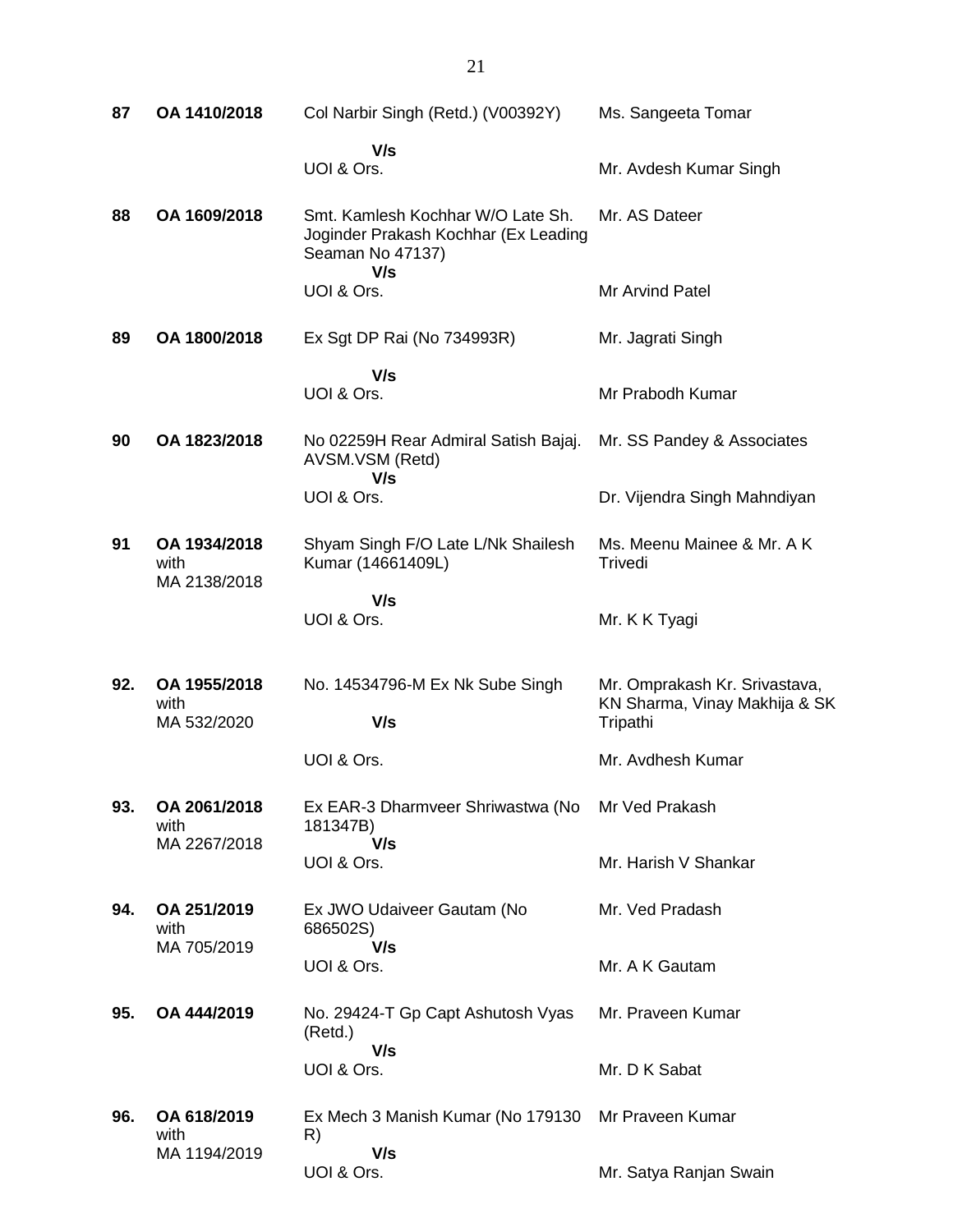| 97. | OA 670/2019                               | Ex Rect Deepak Sharma (No<br>20006672X)<br>V/s                                             | Mr. Ajit Kakkar & Associates                |
|-----|-------------------------------------------|--------------------------------------------------------------------------------------------|---------------------------------------------|
|     |                                           | UOI & Ors.                                                                                 | Mr. D K Sabat                               |
| 98. | OA 1178/2019                              | Ex JWO Shri Prasad (NO 670697B)                                                            | Mr. Praveen Kumar                           |
|     |                                           | V/s<br>UOI & Ors.                                                                          | Mr Shyam Narayan                            |
| 99. | OA 1317/2019                              | JC-766453-X Ex Sub Patel Mukesh<br>Kumar R<br>V/s                                          | Mr. Ved Prakash                             |
|     |                                           | UOI & Ors.                                                                                 | Mr. K K Tyagi                               |
|     | 100. OA 1662/2019                         | Air Cmde Ram Pratap Singh (Retd)<br>(No 18479)<br>V/s                                      | Mr Baljeet Singh and Deepika<br>Sheoran     |
|     |                                           | UOI & Ors.                                                                                 | Mr. Y P Singh                               |
|     | 101. OA 1667/2019<br>with                 | Ex JWO Sukhmail Singh (No 680883)                                                          | Mr Baljeet Singh                            |
|     | MA 2603/2019                              | V/s<br>UOI & Ors.                                                                          | Mr. S D Windlesh                            |
|     | 102. OA 1888/2019<br>with                 | JC-470673A Ex Sub Ashok Kumar                                                              | Mr. S S Pandey & Associates                 |
|     | MA 2749/2019                              | V/s<br>UOI & Ors.                                                                          | Mr. V Pattabhi Ram                          |
|     | 103. OA 210/2020<br>with                  | Ex PO Vijay Shankar Singh (178203 H) Mr Praveen Kumar                                      |                                             |
|     | MA 232/2020                               | V/s<br>UOI & Ors.                                                                          | Mr JS Yadav                                 |
|     | 104. OA 486/2020                          | Ex PO EL (R) Anil Kumar Prasad (No<br>210487 F)<br>V/s                                     | Mr Ved Prakash                              |
|     |                                           | UOI & Ors.                                                                                 | Mr. Satya Ranjan Swain                      |
|     | 105. OA 636/2020<br>with<br>MA 765/2020   | Ex NK Mahesh Kumar Singh<br>$(13877838-X)$<br>V/s                                          | Mr. VS Kadian                               |
|     |                                           | UOI & Ors.                                                                                 | Mr. K K Tyagi                               |
|     | 106. OA 2014/2020<br>with<br>MA 2316/2020 | Smt Bhanwarikali Devi Widow of Late<br>Ex HAV(Hony Nb/Sub) Jaswant Singh<br>$(13926706-H)$ | Mr Ashok Kumar & Mr Pardeep<br>Singh Nandal |
|     |                                           | V/s<br>UOI & Ors.                                                                          | Mr K K Tyagi                                |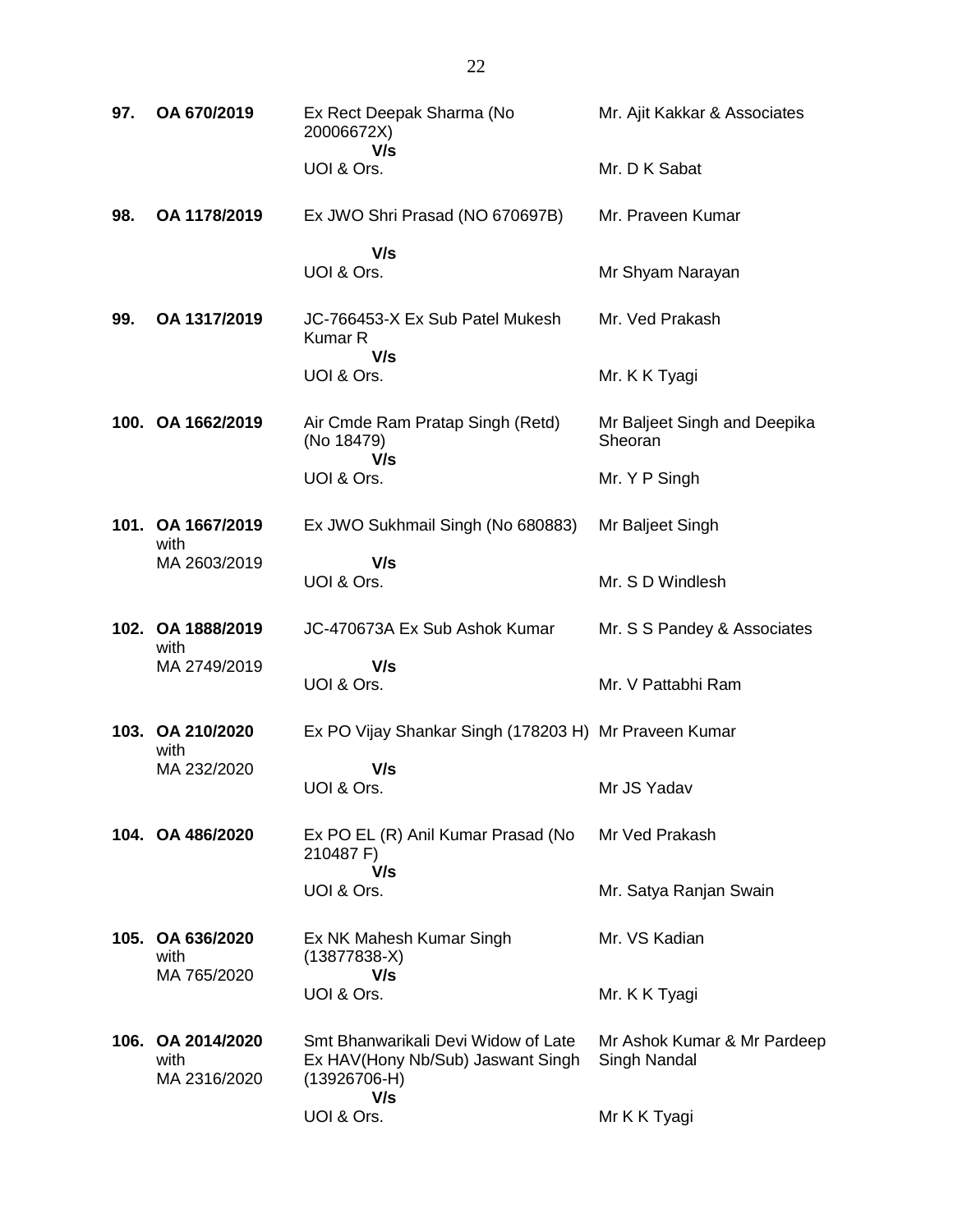|      | 107. OA 2026/2020<br>with<br>MA 1268/2021 | LAC Dharmendra Singh (962899-A)<br>V/s                 | Mr. Obsert Khaling & Imsori Amri   |
|------|-------------------------------------------|--------------------------------------------------------|------------------------------------|
|      |                                           | UOI & Ors.                                             | Mr Anil Gautam                     |
|      | 108. OA 2/2021                            | Ex CPO AF Rama Shanker Singh<br>$(174635-Z)$<br>V/s    | Mr Ved Prakash                     |
|      |                                           | UOI & Ors.                                             | Mr V S Tomar                       |
|      | 109. OA 3/2021                            | Ex JWO Nutan Prakash Tiwari (<br>762198-A)<br>V/s      | Ms Pallavi Awasthi                 |
|      |                                           | UOI & Ors.                                             | Mr Anil Gautam                     |
|      | 110. OA 1234/2021<br>with<br>MA 3017/2021 | Ex LS (US) Rajneesh Kumar (No<br>213166 W)<br>V/s      | Mr Ved Prakash & Devendra<br>Kumar |
|      |                                           | UOI & Ors.                                             | Mr. V S Tomar                      |
| 111. | OA 1831/2021<br>with                      | (22714 L) Gp Capt Nongthombam<br>Lokendro Singh (Retd) | Mr Ajit Kakkar & Associates        |
|      | MA 1797/2021 &<br>3101/2021               | V/s<br>UOI & Ors.                                      | Mr. V S Tomar                      |

#### **FOR FINAL HEARING**

| 112. OA 170/2017<br>with | Lt Col D Y Sharma | Mr. Indra Sen/Abhishek Singh |
|--------------------------|-------------------|------------------------------|
| MA 373/2020              | V/s<br>UOI & Ors. | Dr Vijendra Singh Mahndiyan  |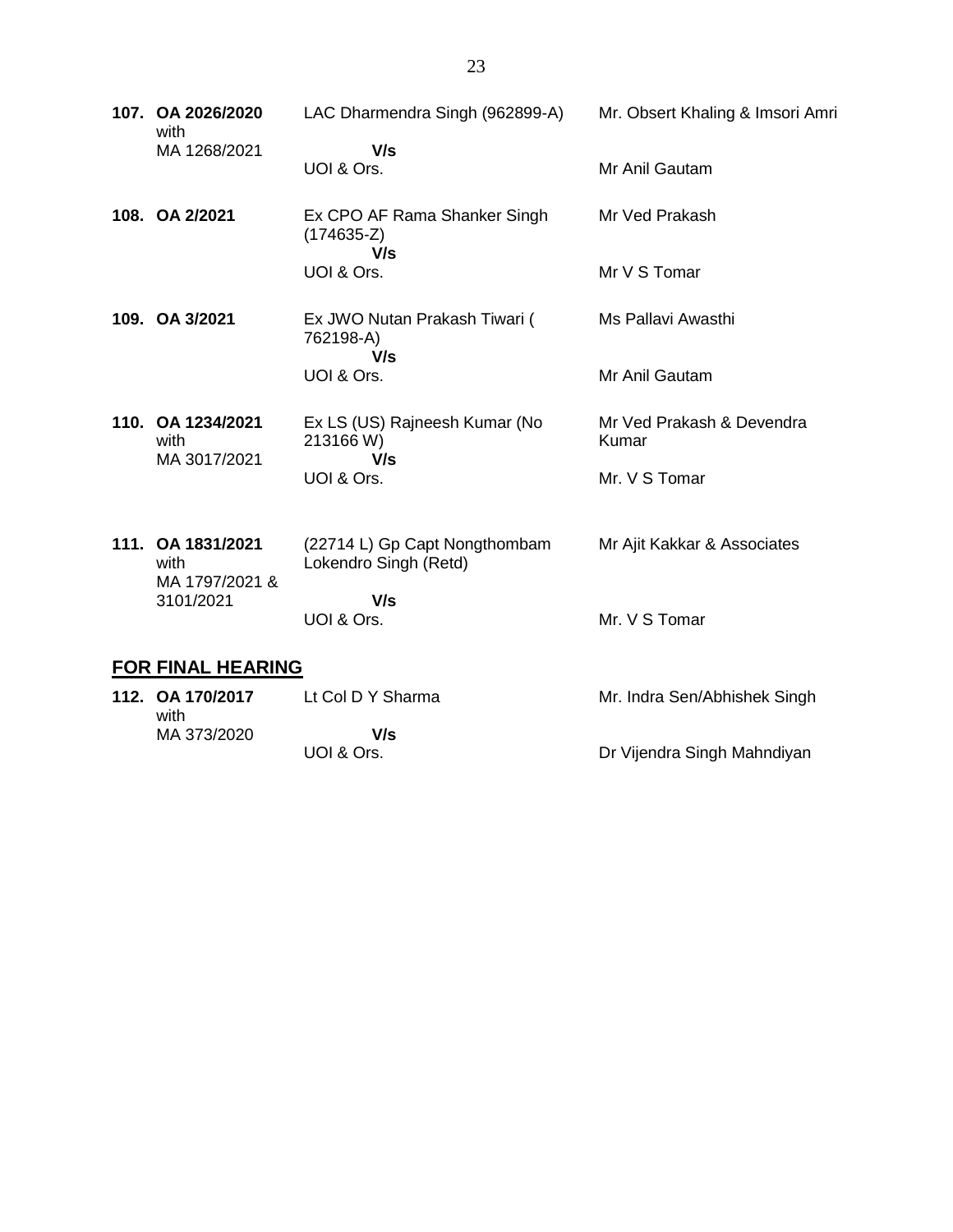**Date: 31-05-2022**

#### **Timing: 10:30 AM to 01.00 PM & 02.00 PM to 04.30 PM**

## **COURT No. 3 (First Floor)**

#### **THIS BENCH WILL NOT ASSEMBLE TODAY**

#### **CORAM:**

#### **HON'BLE MS. JUSTICE ANJANA MISHRA HON'BLE ADMINISTRATIVE MEMBER NOT AVAILABLE**

|    | S. No. Case No.                      | <b>Parties Name</b>                                | <b>Advocate for Petitioner /</b><br><b>Respondents</b> |
|----|--------------------------------------|----------------------------------------------------|--------------------------------------------------------|
|    | <b>ADMISSION MATTERS</b>             |                                                    |                                                        |
| 1. | OA 2777/2021<br>with<br>MA 1599/2022 | Hav /Clk (SD) Ravinder Siwach<br>(15713513M)       | Mr J P Sharma & Associates                             |
|    |                                      | V/s                                                |                                                        |
|    |                                      | UOI & Ors.                                         | Mr K K Tyagi                                           |
| 2. | OA 189/2022                          | GNR (DMT) Ritek 21015640 M                         | Mr S N Sharma & Aman Mudgal                            |
|    |                                      | V/s                                                |                                                        |
|    |                                      | UOI & Ors.                                         | Mr Avdhesh Kumar Singh                                 |
| 3. | OA 685/2022<br>with                  | Ex Sgt Udhojee (No 796144 N)                       | Mr Ajai Bhalla                                         |
|    | MA 1600/2022                         | V/s                                                |                                                        |
|    |                                      | UOI & Ors.                                         | Mr Satya Ranjan Swain                                  |
| 4. | OA 846/2022<br>with<br>MA 1125/2022  | Lt Col Achla Singh (Retd) (WS<br>00282K) & Ors.    | Mr Rakesh Kumar                                        |
|    |                                      | V/s                                                |                                                        |
|    |                                      | UOI & Ors.                                         | Dr Vijendra Singh Mahndiyan                            |
| 5. | OA 1102/2022                         | Sqn Ldr Yogesh Kumar Choudhary<br>(Retd) (No 7878) | Mr AK Aggarwal                                         |
|    |                                      | V/s                                                |                                                        |
|    |                                      | UOI & Ors.                                         | Mr Neeraj, Sr CGSC                                     |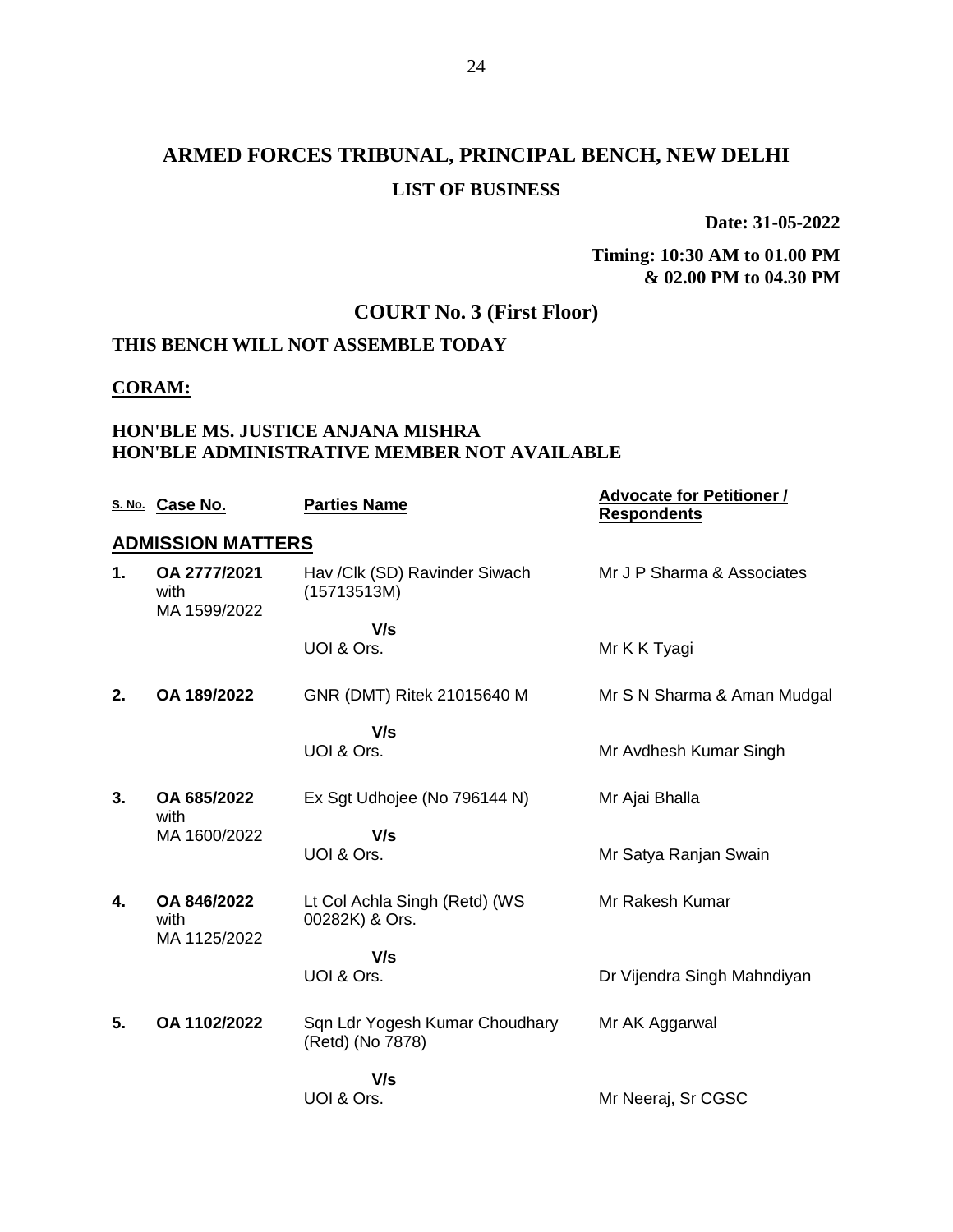| 6.  | OA 1123/2022<br>with                 | Ex Cpl Kundan Mishra (787849-G)                               | Mr Ajeet Yadav & Mr Banvendra<br>Singh Gandhar |
|-----|--------------------------------------|---------------------------------------------------------------|------------------------------------------------|
|     | MA 1533/2022                         | V/s<br>UOI & Ors.                                             | None                                           |
| 7.  | OA 1144/2022<br>with                 | Ex Nk Rameshwar (No 4154358)                                  | Mr Ajeet Yadav & BS Gandhar                    |
|     | MA 1562/2022                         | V/s<br>UOI & Ors.                                             | None                                           |
| 8.  | OA 1145/2022                         | 16315-T Air Marshal RKS Shera (Retd) Mr J Rajesh & Associates |                                                |
|     |                                      | V/s<br>UOI & Ors.                                             | None                                           |
| 9.  | OA 1146/2022<br>with<br>MA 1570/2022 | JWO Mohinder Singh (Retd) (628113-<br>F)                      | Mr Bipin Bihari                                |
|     |                                      | V/s<br>UOI & Ors.                                             | None                                           |
| 10. | OA 1147/2022<br>with                 | Ex Rect/GD Tejpal Saini (18000591-F) Mr D S Kauntae           |                                                |
|     | MA 1571/2022                         | V/s<br>UOI & Ors.                                             | None                                           |
| 11. | OA 1148/2022                         | Air Cmde Poovil Varium Hari Shanker<br>(Retd) (No 17782)      | Mr Ajai Bhalla                                 |
|     |                                      | V/s<br>UOI & Ors.                                             | None                                           |
| 12. | OA 1151/2022<br>with<br>MA 1573/2022 | (773236 N) Sgt Purshottam Poddar<br>(Retd)                    | Mr Durgesh Kumar Sharma                        |
|     |                                      | V/s<br>UOI & Ors.                                             | None                                           |
| 13. | OA 1152/2022                         | Ex WO Ajay Kumar Choudhary<br>(691699 K)                      | Mr Bijendra Kumar Pathak                       |
|     |                                      | V/s<br>UOI & Ors.                                             | None                                           |
| 14. | OA 1153/2022<br>with<br>MA 1578/2022 | LME Chitta Ranjan Pradhan (Retd)<br>132529                    | Mr Manoj Kr Gupta                              |
|     |                                      | V/s<br>UOI & Ors.                                             | None                                           |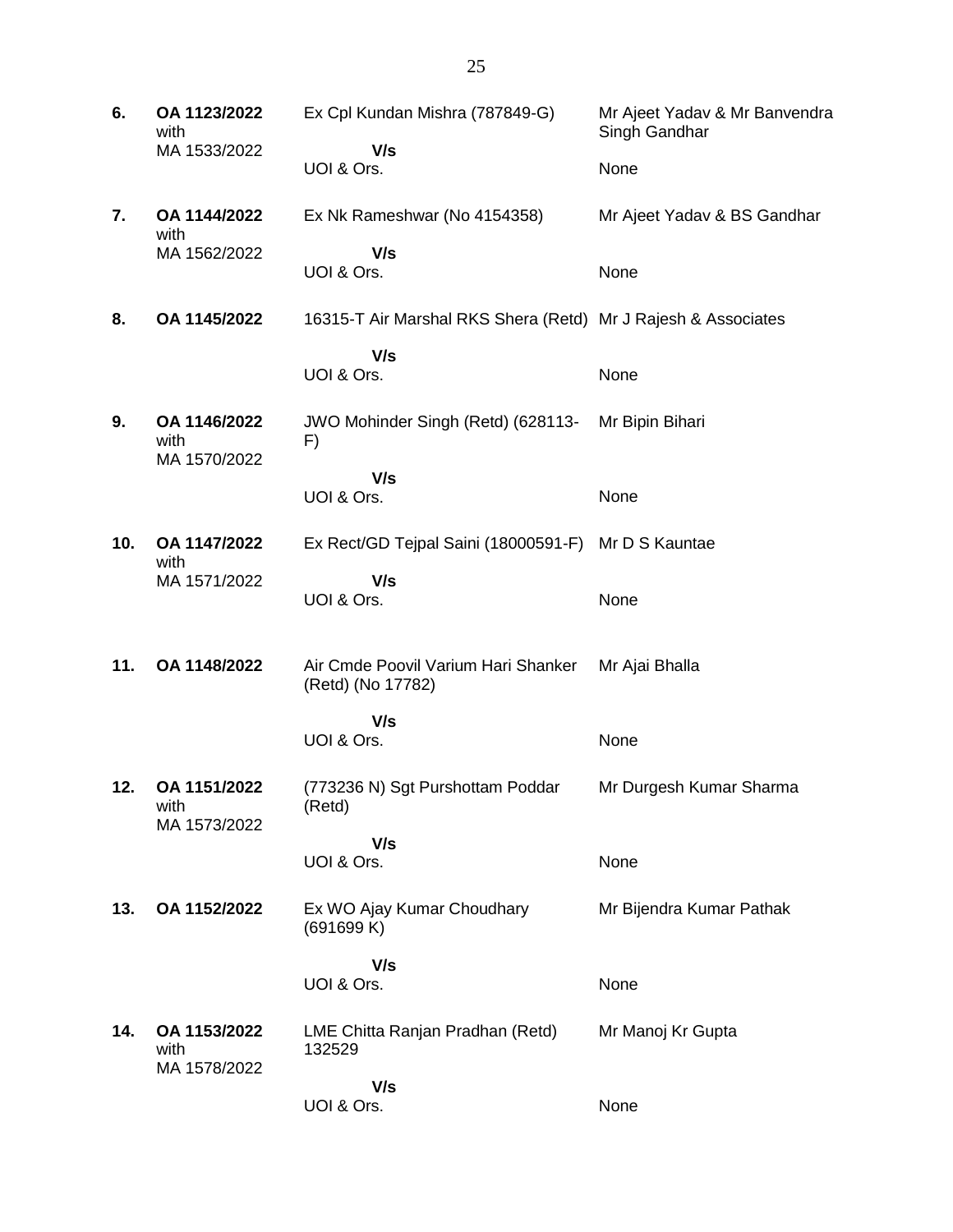| 15. | OA 1154/2022<br>with<br>MA 1579/2022 | 608717 MWO Suresh Chandra<br>Saraswat (Retd)                          | Mr Manoj Kumar Gupta                         |
|-----|--------------------------------------|-----------------------------------------------------------------------|----------------------------------------------|
|     |                                      | V/s<br>UOI & Ors.                                                     | None                                         |
| 16. | OA 1155/2022<br>with<br>MA 1581/2022 | Ex Nk (DSC) Narain Datt (No 4172397- Mr Banvendra Singh Gandhar<br>F) |                                              |
|     |                                      | V/s<br>UOI & Ors.                                                     | None                                         |
| 17. | OA 1156/2022<br>with                 | Ex Nk (DSC) K Mani (No 1360488-A)                                     | Mr Banvendra Singh Gandhar                   |
|     | MA 1582/2022                         | V/s<br>UOI & Ors.                                                     | None                                         |
| 18. | OA 1157/2022                         | Ex Nk DSC Rishepal Singh                                              | Mr Ajeet Yadav Mr Banvendra<br>Singh Gandhar |
|     |                                      | V/s<br>UOI & Ors.                                                     | None                                         |
| 19. | OA 1161/2022<br>with<br>MA 1590/2022 | Col Jaspal Singh Anand (Retd) (TA<br>42234 M)                         | Mr SS Pandey & Associates                    |
|     |                                      | V/s<br>UOI & Ors.                                                     | None                                         |
| 20. | OA 1164/2022                         | Ex CPO (RP) Vikas Mehta (214916 Y)                                    | Mr Ved Prakash & Mr Devendra<br>Kumar        |
|     |                                      | V/s<br>UOI & Ors.                                                     | None                                         |
| 21. | OA 1165/2022<br>with                 | Ex Sep Sarbesware Nath (4358681-W) Mr Ved Prakash & Devendra          | kumar                                        |
|     | MA 1592/2022                         | V/s<br>UOI & Ors.                                                     | None                                         |
|     | <u>MA (EXECUTION)</u>                |                                                                       |                                              |
| 22. | MA 997/2022<br>in.                   | (141714) CPO (Chelar) Pargat Singh<br>(Retd)                          | Mr Manoj Kr Gupta                            |
|     | OA 2348/2021                         | V/s<br>UOI & Ors                                                      | Mr Rajesh Kumar Das, Sr.<br><b>CGSC</b>      |
| 23  | MA 1503/2022<br>in<br>OA 53/2022     | Nk (DSC/GD) Parma Yadwa (Retd)<br>(13897666 F)                        | Mr Manoj Kr Gupta                            |
|     |                                      | V/s<br>UOI & Ors                                                      | Mr Rajeev Kumar                              |